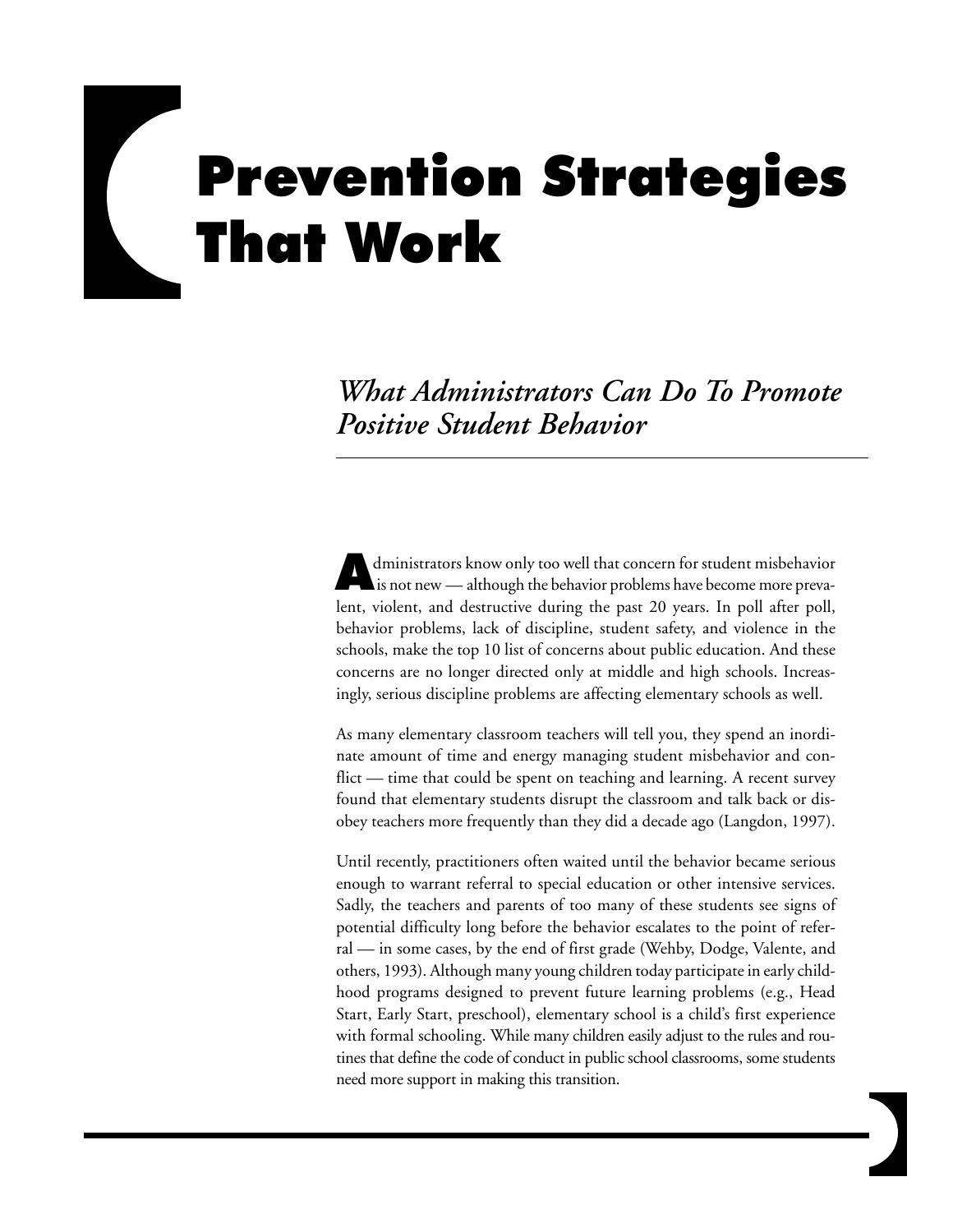Unfortunately, there has been little support for early intervention when a child shows signs of behavioral difficulties, and in some cases there have been significant barriers. For example, a clause in the 1997 reauthorization of the *Individuals with Disabilities Education Act* (IDEA) has inadvertently caused some administrators to refrain from discussing and addressing minor behavioral difficulties while others have begun automatically to refer students for the slightest infraction.

Administrators are wise to be concerned. The number of referrals continues to increase and the need to **prevent** many of these troublesome behaviors has never been so great. Fortunately, prevention strategies do exist that enable school communities to redirect misbehavior and reduce the potential for misbehavior early on, before the need for formal discussion arises.

This guide describes prevention practices that K-8 school administrators have found to be effective in accelerating school performance, increasing readiness for learning, and reducing problem behaviors. Creating a safe school environment requires, among other things, having in place many preventive measures for children's behavioral and emotional problems. This guide describes prevention practices that K-8 school administrators have found to be effective in accelerating school performance, increasing readiness for learning, and reducing problem behaviors. While these practices cannot prevent all inappropriate behaviors from occurring — indeed, administrators could implement all of the strategies in this guide and still experience behavioral problems for which they need more intensive strategies — they can help you create a school environment that promotes positive behavior.

The information in this guide derives from the work of researchers at six universities who spent

the last six years implementing school-based prevention practices. Their focus was on students with — and at risk of developing — emotional and behavioral disorders. Examples of prevention strategies from each of these projects are included throughout this document. Contact information for each project is found at the end of the document.

Research-based strategies varied across the districts represented in this guide, but one finding remained constant. First and foremost, **administrators are key to making prevention work**. Their role is twofold: providing an environment that fosters positive behavior and making available specialized support and services that can interrupt cycles of negative behavior.

# *What Do We Know About Prevention?*

Effective prevention programs are based on the premise that early response to learning, behavioral, and emotional problems can lead to better outcomes for students. Prevention strategies are built into the school's foundation as part of the regular school program. They are accessible to **all** students — not just those students who qualify for special programs such as special education or Title I.

Two types of universal prevention approaches fit well at the elementary school level. These are:

••• **Classroom and schoolwide structural strategies.** Practitioners provide consistent environments in classrooms and throughout the entire school. These approaches are designed to benefit all students by building uniform structure and a positive climate that promotes and supports appropriate behavior. Structural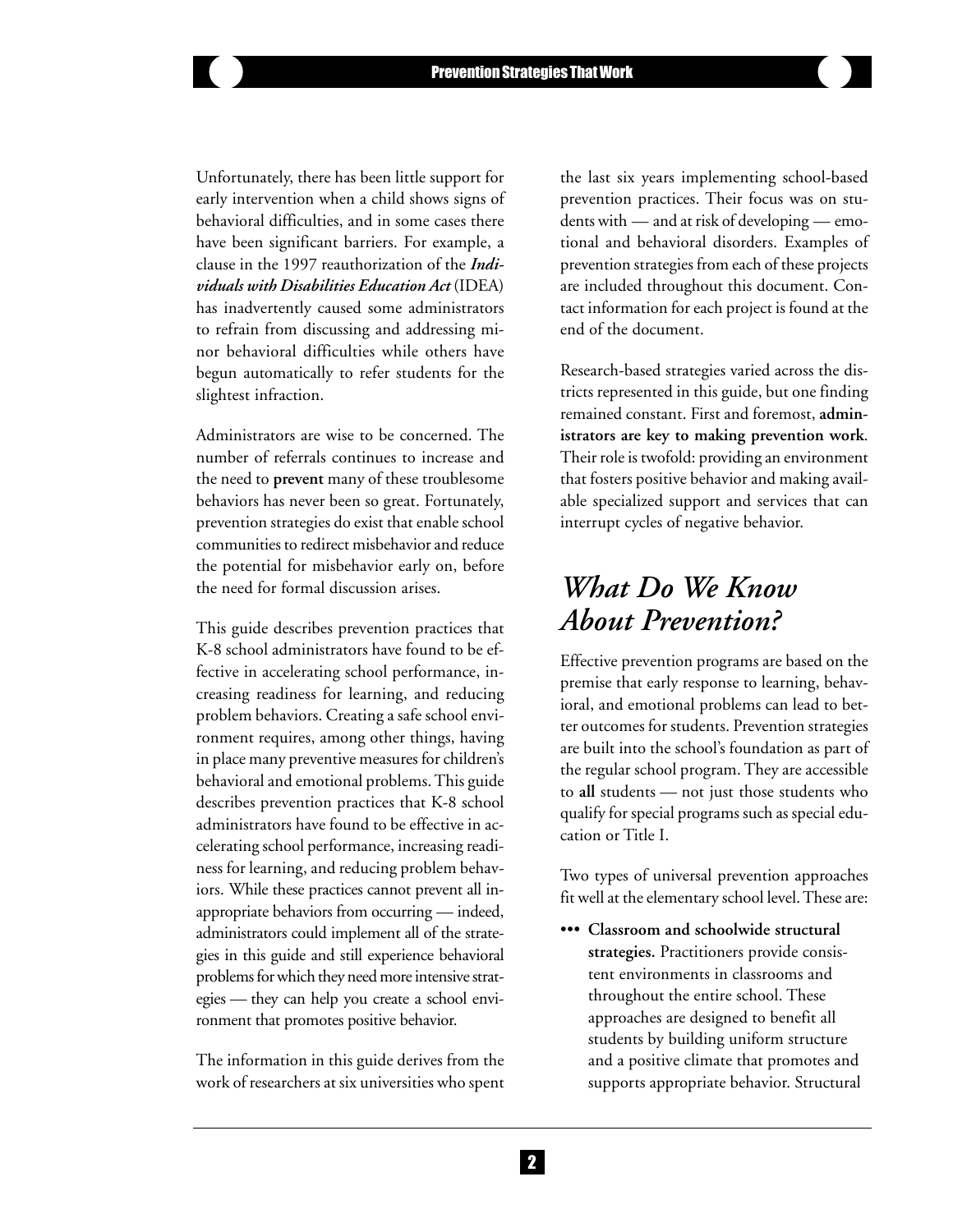# *SIDEBAR TEXT: ACTIVITIES FOR TIMELINE* **Components of Promising Prevention Programs**

# Does your school have the following prevention practices?

# *Prevention in the Classroom*

- <sup>r</sup> Positive behavior management.
- <sup>r</sup> Social skills instruction.
- <sup>r</sup> Academic enrichment.

# *Schoolwide Prevention*

- <sup>r</sup> Unified discipline approach.
- <sup>r</sup> Shared expectations for socially competent behavior.
- <sup>r</sup> Academic enrichment.

# *School-Family-Community Linkages*

- <sup>r</sup> Parent partnerships.
- <sup>r</sup> Community services.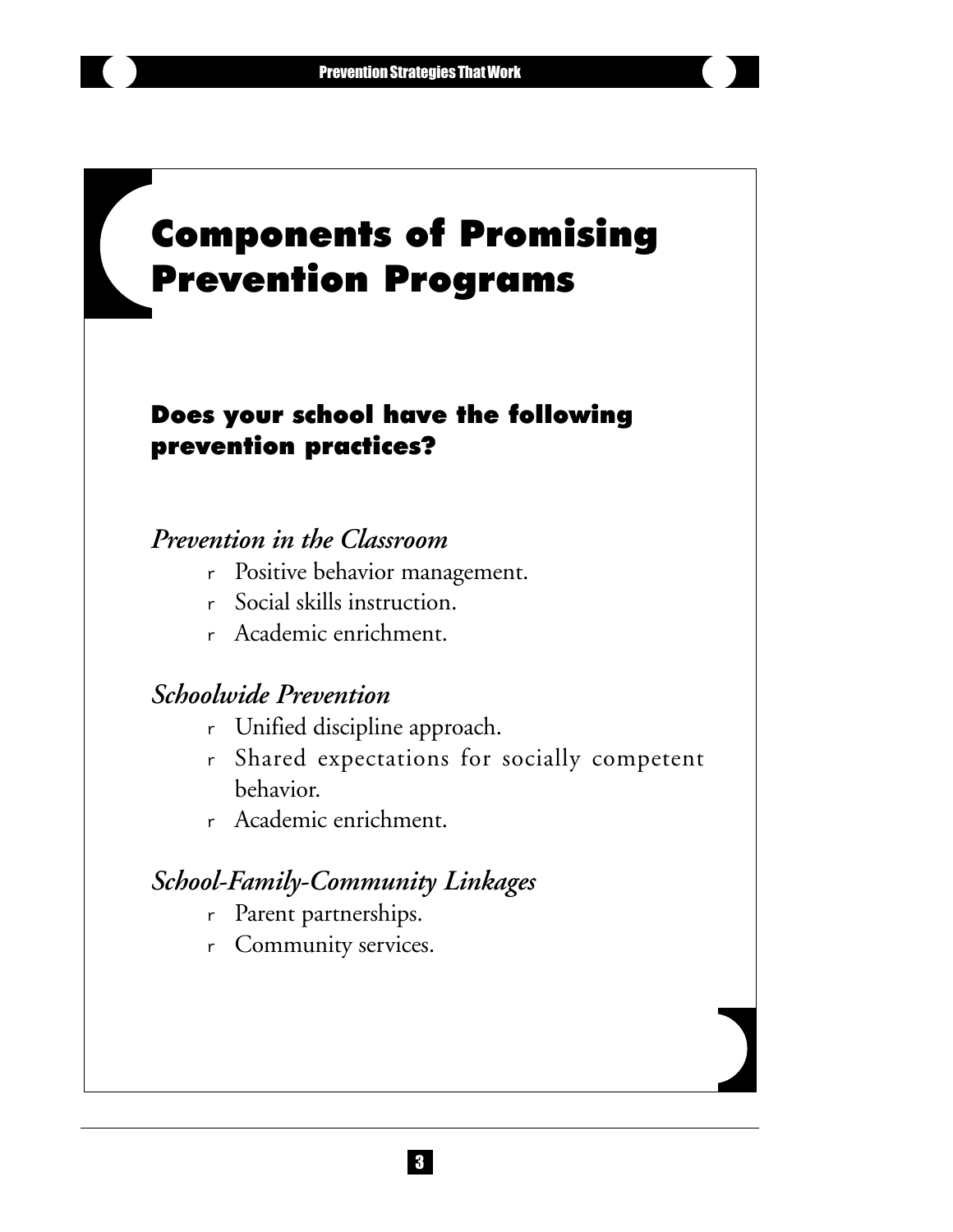approaches, both those found within individual classrooms and those that are implemented schoolwide, typically address prevention from a multidimensional perspective that includes behavioral management, social skills instruction, and academic enrichment.

••• **School as a pathway to family and community agency partnerships.** Although classroom and schoolwide structural strategies provide a stable and positive environment for most students, some students need additional support. Sound prevention strategies at this level establish linkages between the primary aspects of students' lives: home and family, school and classroom, and community and social service agencies. Family, school, and community agency partnerships can provide temporary assistance that can preempt the need for more intensive interventions.

Both types of prevention — working in tandem and on a consistent basis — are necessary.

Comprehensive school-based prevention strategies at the elementary level are relatively new. However, in most cases administrators will have some prevention strategies already in place. They can use these structures as building blocks as they work to establish a more comprehensive approach.

Prevention strategies can help administrators answer the following questions:

- ••• What can be done in the classroom?
- ••• What works schoolwide?
- ••• How can we support students through school-family partnerships?

••• How can we build community agency linkages?

Following are examples of promising strategies in each of these areas.

# *Prevention in the Classroom*

Administrators know that effective classroom practices — such as good classroom organization, engaging lessons with high rates of student response, positive climates, accommodations to match students' ability levels, and mild consequences for misbehavior — usually will lead to appropriate behaviors for the majority of students. However, many of today's students often require additional support.

Prevention approaches in classrooms focus on what students need to be successful (Dodge & Bickert, 1996). They extend the practitioner's reach in helping students before corrective measures are necessary (Henley, 1997). Prevention has two important advantages over corrective, after-the-fact discipline. First, it tends to be cost effective — it is much easier to prevent inappropriate behaviors than it is to correct them. Second, there are no negative consequences for children who behave appropriately.

In most classroom and schoolwide prevention approaches, there is an emphasis on:

- ••• Behavior management systems that teach and reward appropriate behaviors.
- ••• Social skills instruction as an integral part of the curriculum.
- ••• Academic enrichment to ensure that students master key knowledge and skills.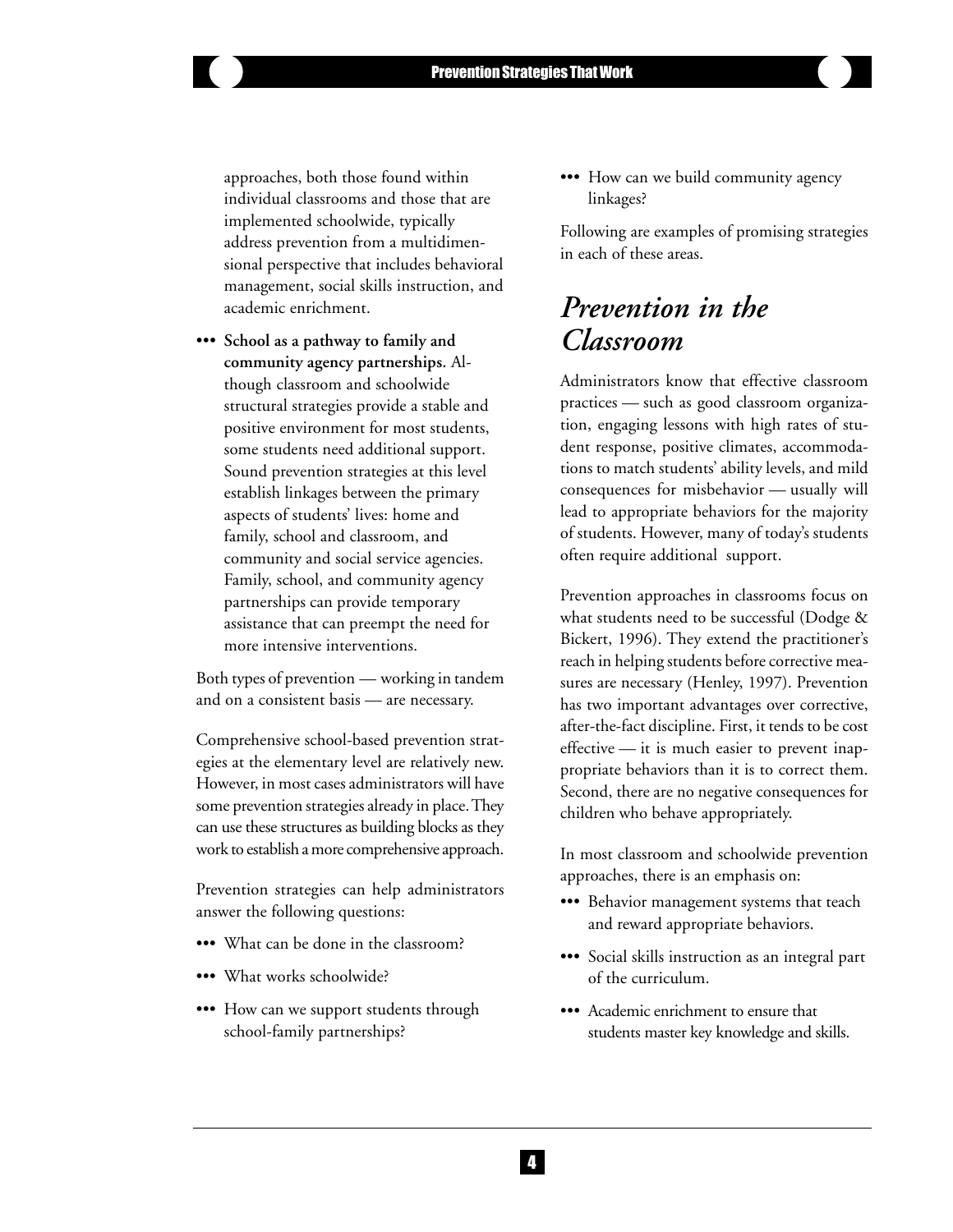### *Positive Behavior Management*

Prevention through classroom management typically focuses on developing appropriate student behaviors, accelerating classroom learning, and decreasing inappropriate behaviors. Features of positive classroom management include:

- ••• **Clearly communicated expectations for student behavior**. Teachers define acceptable behaviors in a concrete manner. Acceptable and desired behaviors are within reach for the students.
- ••• **Ongoing positive and corrective feedback**. Teachers tell students what they are doing correctly and praise them for appropriate behavior. In addition, teachers redirect inappropriate behavior before more intensive interventions become necessary (Montague, Bergeron, & Lago-Delello, 1997).
- ••• **Fair and consistent treatment of students**. Rules, consequences, and enforcement procedures are clearly defined and articulated to all students (Henderson, 1997). There are no surprises; students know what is expected and what will happen if they deviate from the established system. The posted rules and mild consequences are fair and applied consistently to all students.

An important element of positive behavior management is teaching students to monitor their own behaviors. Self-monitoring provides students with a strategy for observing their own behavior, recording it, and evaluating how they did. Typically, self-monitoring strategies consist of teacher cues, a student checklist of appropriate behaviors, and systematic reinforcement for progress. Self-monitoring helps students internalize their behavior and provides a visual reminder of what is expected of them.

# *Classroom Prevention in Action: Positive Behavior Management*

| <b>At A Glance</b> | Is this Prevention Strategy Right for My School?                                                           |
|--------------------|------------------------------------------------------------------------------------------------------------|
| <i>Provides:</i>   | Positive behavior management<br>system.                                                                    |
| <i>Features</i> :  | Instructional strategy for<br>teaching and reinforcing<br>positive behaviors; student self-<br>monitoring. |
| Serves:            | Students in elementary grades.                                                                             |
| Requires:          | Teacher training in techniques;<br>reinforcers (e.g., tangibles,<br>high-interest activities).             |
|                    | <i>Enhancements</i> : Peer tutoring; social skills;<br>parent involvement.                                 |

An increase in academic engagement, in seat behavior, and in positive student interaction what administrator would not want a strategy that delivered these results? The **Behavior Prevention Program** works with educators to develop classroom management systems that focus on helping students develop these and other positive behaviors.

In the Behavior Prevention Program approach, teachers identify their expectations and teach the appropriate behaviors directly. Key instructional strategies include modeling, providing practice, rewarding good behavior, and having students self-monitor their progress. Teachers find that this approach increases their use of praise and reinforcement of proactive skills a powerful strategy in teaching students how to behave.

The Good Student Game is an example of how teachers can focus on promoting positive behaviors using a class monitoring system (Babyak, Luze, & Kamps, in press). Teachers teach and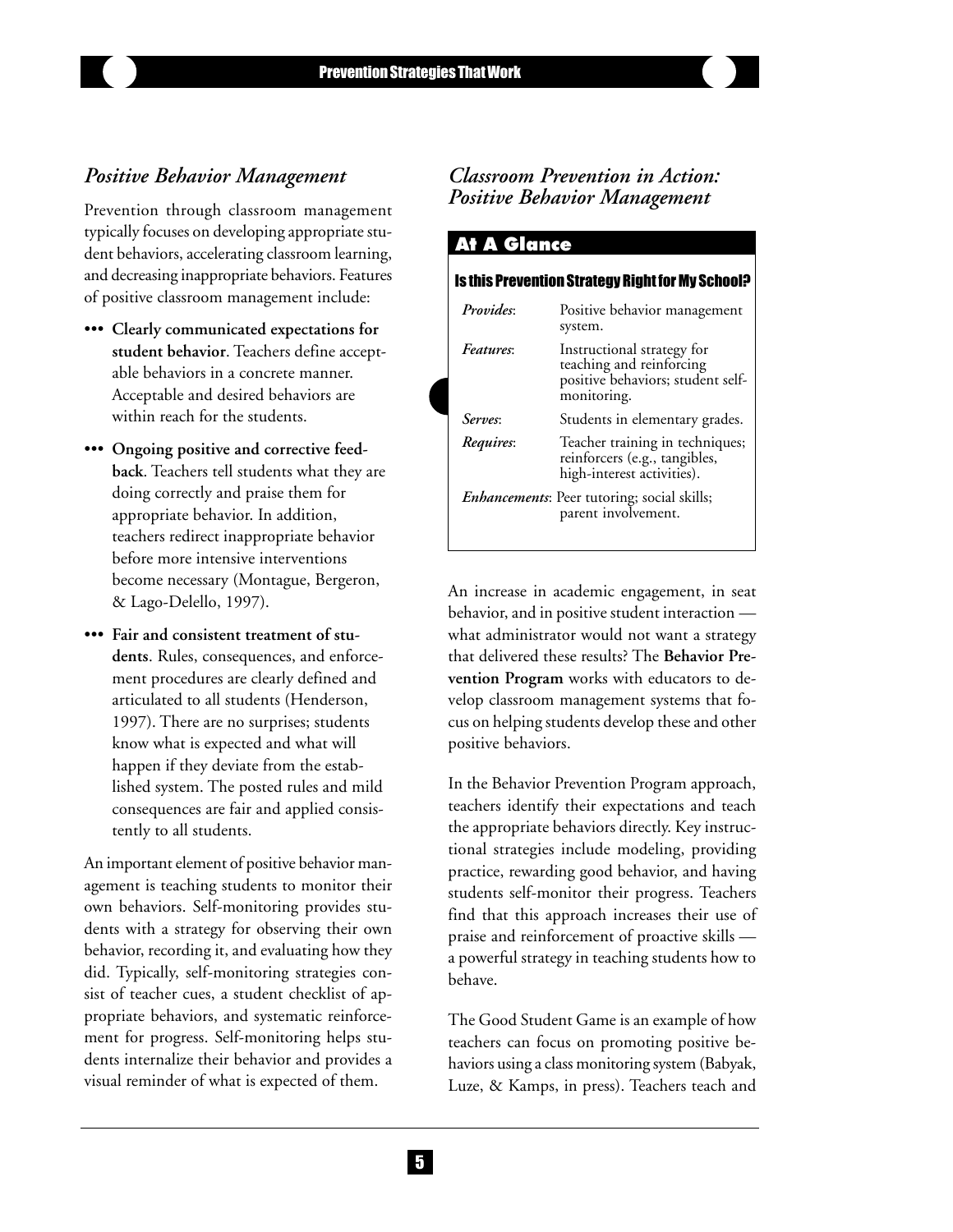monitor positive behaviors (e.g., staying seated and working quietly) and students learn how to self-monitor these behaviors.

The steps to the Good Student Game are:

- ••• Identify when to play the game.
- ••• Identify and clearly define behaviors to be rewarded.
- ••• Set goals for individual and group performance.
- ••• Select rewards (e.g., pencils, notebooks, extra time at recess, etc.).
- ••• Set the monitoring interval (e.g., variable or intermittent intervals when students will assess and record their own behavior).
- ••• Teach the game procedures to students.
- ••• Play the game.

Consider the following example. Mr. Perry, a fourth grade teacher, taught a diverse group of youngsters. In addition to typical students, there were students with attention problems, students with learning and behavioral difficulties, limited-English-proficiency students, and gifted students. Classroom management was a constant struggle.

Students had trouble following directions and completing assignments. Since many students had particular difficulty during independent work times, Mr. Perry decided to use the Good Student Game during those periods to keep students on-task. To support this goal, he identified the following behaviors:

- ••• Stay seated.
- ••• Raise your hand if you have a question.
- ••• Work quietly.
- ••• Raise your hand when you finish.

Next, Mr. Perry set performance goals and rewards. In order to receive 10 minutes of free time at the end of the day, all students were expected to demonstrate the appropriate behaviors 80% of the time. Because students routinely asked (and sometimes pleaded) for free time, Mr. Perry felt confident that students would value this reward.

Mr. Perry taught the Good Behavior Game procedures to students in a 20-minute session. To set the context, he began by having students discuss the relationship between good behavior and classroom success. He then presented the behaviors, modeled them, and gave students ample opportunities to practice them.

Finally, he showed students how their behavior would be monitored. By participating in the Good Behavior Game, students learned to selfmonitor their behavior. Over time, students internalized the appropriate behaviors.

### *Social Skills Instruction*

Teachers must be clear about their expectations regarding social skills. We may say we expect students to listen, to show respect, to cooperate, to be responsible, and to resolve conflicts. However, unless we make sure students understand what we mean and what they are supposed to do, we cannot expect compliance.

Social skills instruction includes classroom survival skills (e.g., listening, answering questions, asking for help) and critical peer skills (e.g., cooperating, showing empathy, making friends). Most elementary aged students can benefit from social skills instruction. But students with behavior problems often have social skill deficits that put them at a distinct disadvantage in classroom and schoolwide interactions.

*"The prevention programs have made a great impact on our students. The strong programs implemented have strengthened the social and academic performance of our students. Our students now display more of a positive disposition, and discipline problems have declined. Our student attendance has improved significantly as well. I feel the prevention approach helps improve the positive school climate which is critical in urban schools serving high rates of minority and low socioeconomic groups."* **Willia Crawford, Principal**

 **Kansas**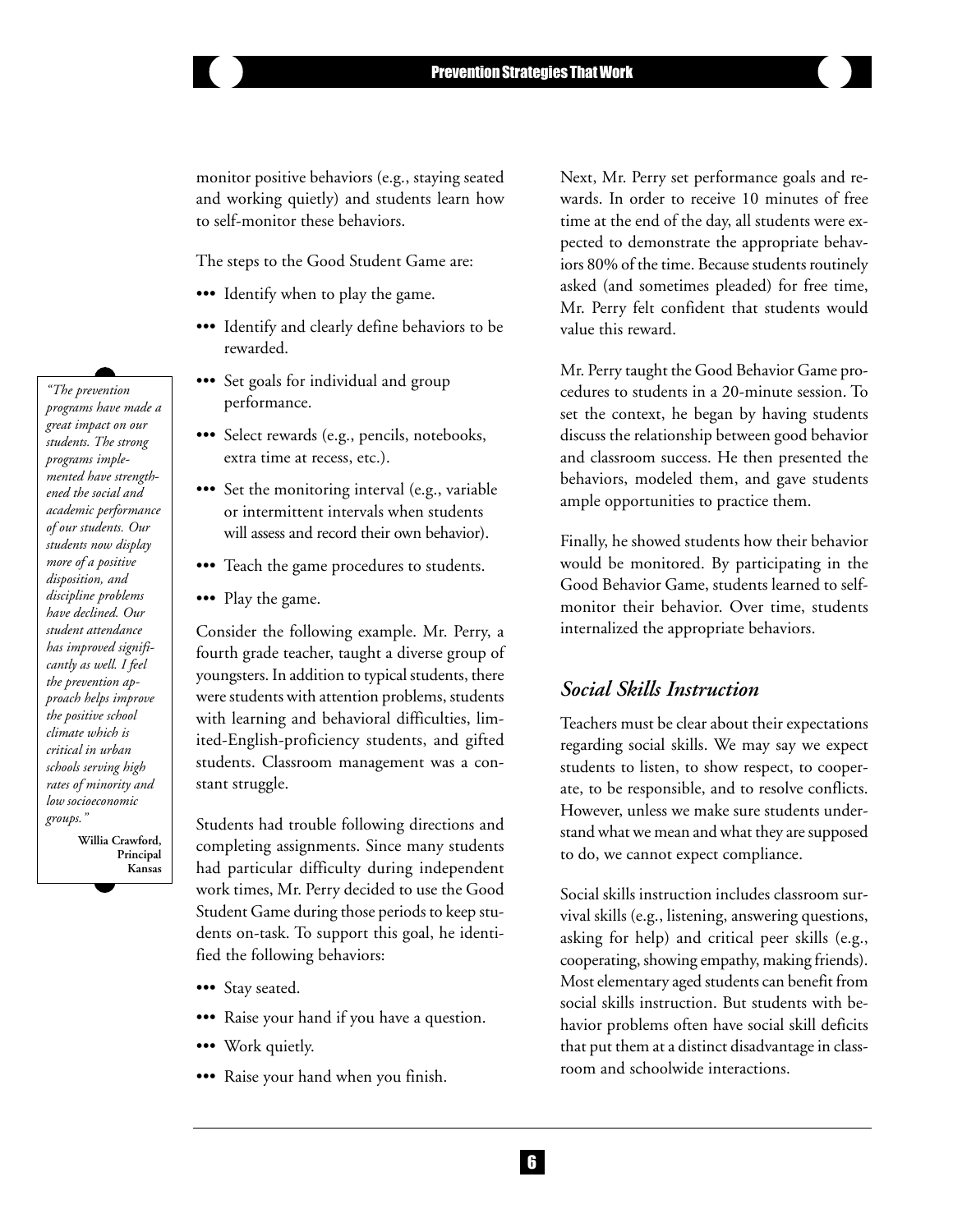### Effective social skills instruction also can affect classroom management practices. For example, many classroom routines require that students demonstrate good social skills (e.g., listen, ask politely, cooperate, share materials). Teaching social skills can help to clarify teacher expectations and help students understand how they should behave.

Social skills instruction also can help improve social interactions and reduce problem behavior. An increasingly common view holds that some students who misbehave do so because they lack the social skills necessary for making more appropriate choices. In this context, social skills become "replacement behaviors" we teach students how to behave appropriately so they will make the "right" choices. For instance, a child may respond in anger by hitting another child because he or she has not been taught acceptable alternatives.

There are literally hundreds of commercially available social skills programs (see Alberg, Petry, & Eller, 1992). Examples of social skills programs that support prevention include:

- ••• *Skillstreaming the Elementary School Child* (McGinnis & Goldstein, 1997)
- ••• *Teaching Social Skills: A Practical Instructional Approach* (Rutherford, Chipman, DiGangi, & Anderson, 1992).
- ••• *Skills for Living* (Quest International, 1988).

# *Classroom Prevention in Action: Social Skills Instruction*

Today's students bring to the classroom a diversity of background experiences and social learnings. Too often, students fail at tasks because they have not developed the social skills they need to succeed.

# At A Glance

|                  | Is this Prevention Strategy Right for My School?                                                                                                                                                                      |
|------------------|-----------------------------------------------------------------------------------------------------------------------------------------------------------------------------------------------------------------------|
| <i>Provides:</i> | Social skills instruction for<br>classroom routines, rules, and<br>transition procedures.                                                                                                                             |
| <i>Features:</i> | Classroom-based model for<br>teaching social skills and self-<br>monitoring to all students.                                                                                                                          |
| <i>Serves:</i>   | Students in elementary grades.                                                                                                                                                                                        |
| Requires:        | Teacher training in techniques.                                                                                                                                                                                       |
|                  | Enhancements: Academic support (e.g.,<br>instruction matched to<br>students' needs, instructional<br>strategies such as peer<br>tutoring); positive behavioral<br>management system that<br>includes self-management. |

**Project SUCCESS** recommends teaching social skills as part of the curriculum. The components of the Project SUCCESS approach are:

- ••• Define the social skill to be taught in observable terms.
- ••• Teach the social behaviors that make up the skill.
- ••• Model the skill.
- ••• Engage students in practicing the skill.
- ••• Provide reinforcement and feedback for skill performance.
- ••• Have students self-monitor their behaviors.

Although some teachers choose to teach social skills as a subject area in its own right, others integrate social skills instruction throughout the curriculum. Project SUCCESS links social skills instruction with activity or lesson requirements because most instructional formats — discussion, cooperative learning, peer tutoring, group problem solving, etc. — require social as well as academic skills. If students do not have the social prerequisites for participating in an activity (e.g., listening, following directions, ask-

 $\mathbf{L}$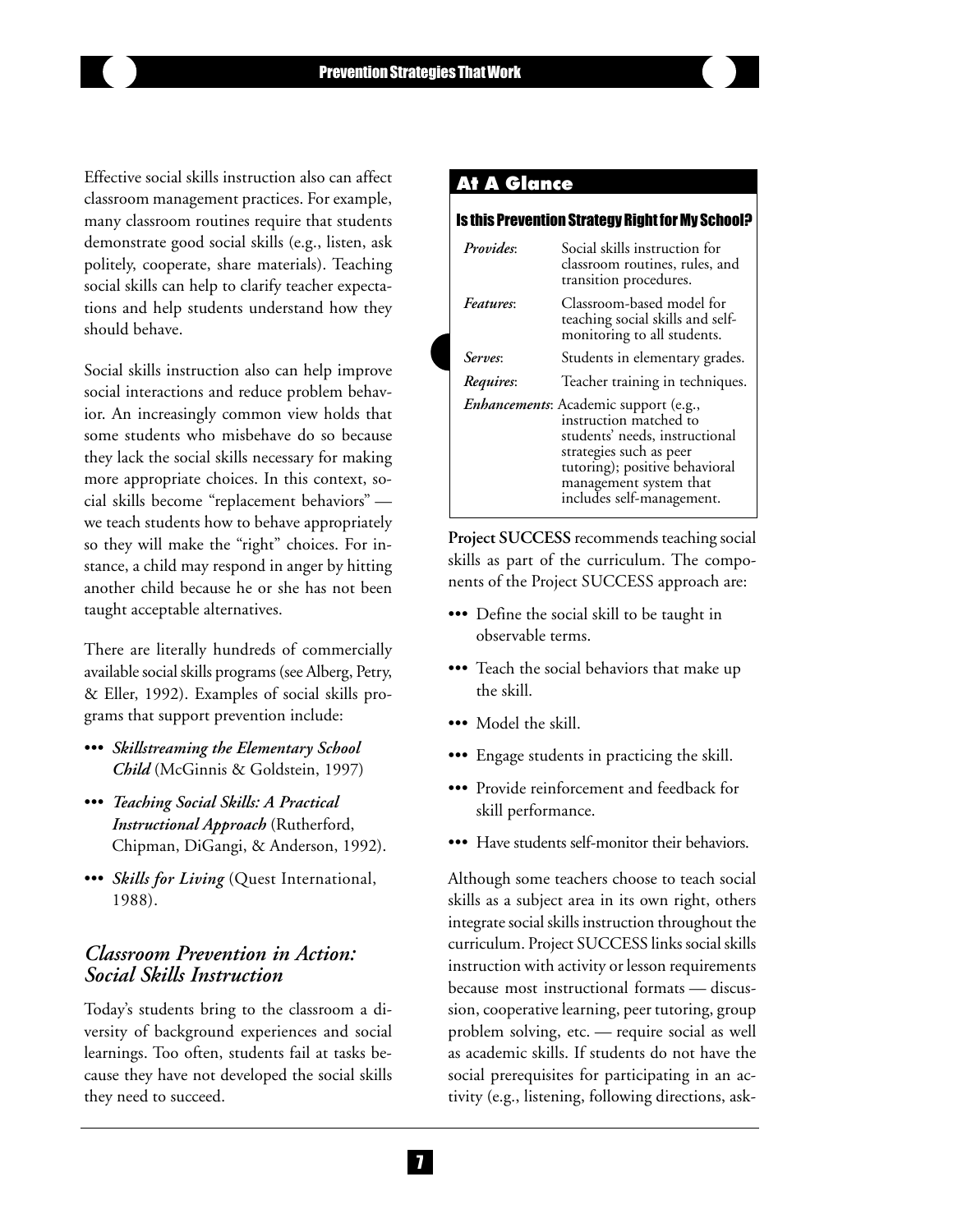ing questions, etc.), they may respond with offtask and other inappropriate behaviors.

Using the Project SUCCESS model, teachers teach the social skills that support participation in academic activities. For example, students may be expected to solve a math story problem in groups, discuss the characters in a story during literacy circle, or use a writing process to edit a partner's writing. Teachers teach the social skills concurrently with the academic content.

Project SUCCESS also recommends teaching social skills that are linked to classroom rules. Consider this example. Ms. Trujillo posted the following classroom rules:

- ••• Listen to my teacher and follow her directions.
- ••• Stay in my seat unless I have permission to leave.
- ••• Stop talking when my teacher tells me.

Although Ms. Trujillo phrased the rules clearly and in a positive manner, she questioned whether the students had the necessary social skills to comply. For example, she had to ask the class repeatedly to listen while she was talking. At one point she became so frustrated with several students that she exclaimed, "Why don't you ever listen?" She was very surprised to find later that even though these youngsters had been chatting, they had been following her directions for completing their assignment.

Ms. Trujillo decided that some of her students probably did not know how to listen. As she thought more about her dilemma, she questioned whether or not she had made her expectations for social behavior clear to the students. To enhance their social skills, Ms. Trujillo decided to teach listening skills — specifically the subskill, "letting the listener know you are lis-

tening" — using the Project SUCCESS approach. As part of instruction, she had students self-monitor their progress (see sidebar) in every lesson and class activity.



# *Academic Enrichment*

Students with learning difficulties sometimes exhibit behavioral problems. For example, the student who has difficulty staying on task during reading group may have an underlying reading problem that should be assessed. Remedial programs, such as those in reading, can play important roles in preventing behavior problems (Rankhorn, England, Collins, Lockavitch, & Algozzine, 1998).

Academic tutoring — and especially peer tutoring — is often cited as a viable prevention strategy. Peer tutoring can have a positive effect on student learning, is cost effective, and can be effective in improving both the tutor's and tutee's social development (Algozzine & Ysseldyke, 1992).

Several of the projects featured in this guide incorporated tutoring into their total prevention programs. Examples include:

*"In order to ensure the academic success of our children, our school strives for a true partnership with the community so we can support the whole child as well as the family. We are able to consider and act on the social, emotional, physical, psychological, and academic needs of our children. We do whatever it takes."*

> **Dr. Grace Nebb, Principal Florida**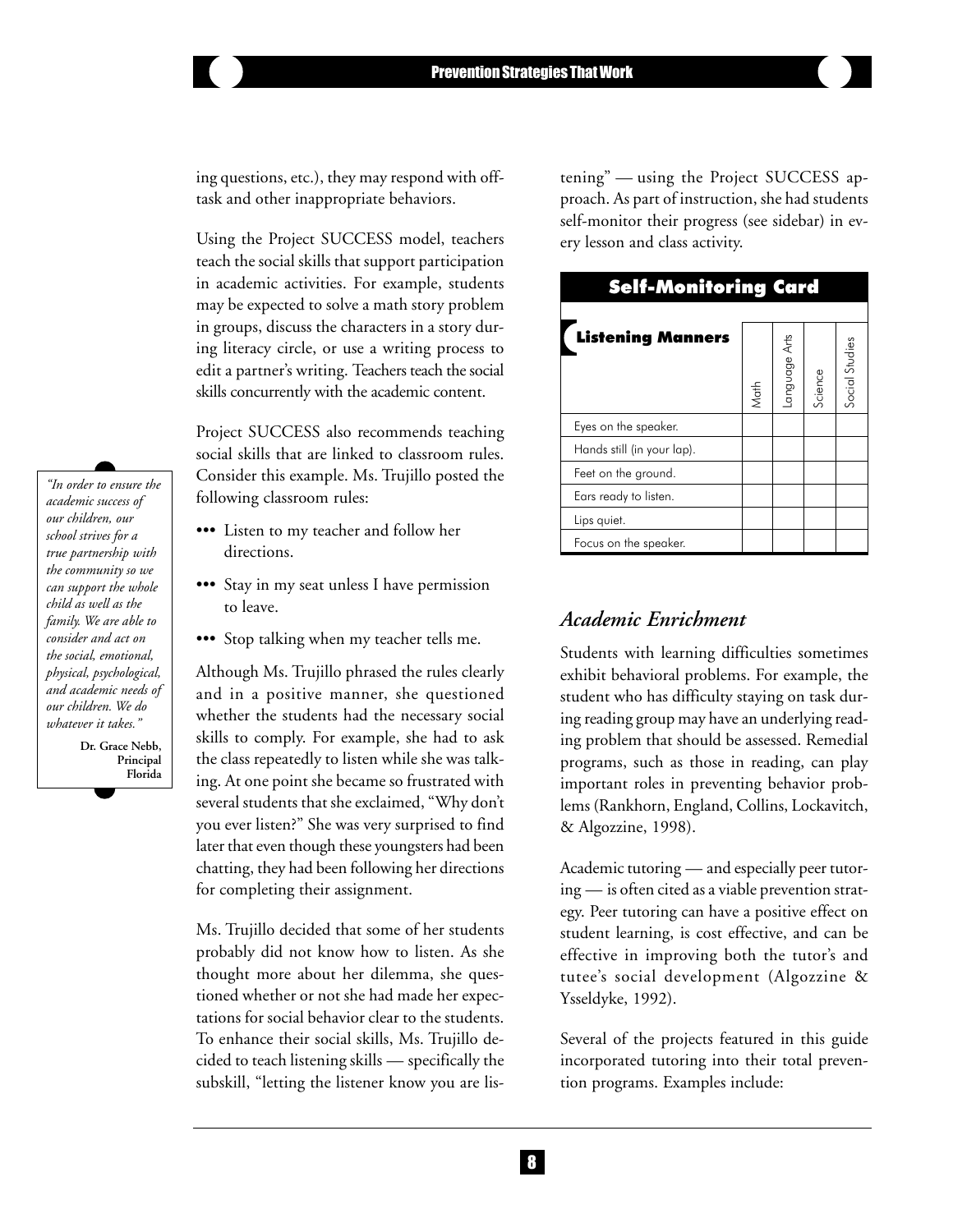- ••• The Behavior Prevention Program found that classwide peer tutoring (Greenwood, Delquadri, & Carta, 1997) facilitated development of basic literacy skills and active student engagement in instruction.
- ••• Project SUCCESS found that cross-age peer tutoring resulted in significantly improved reading scores for students who were at risk for behavioral problems.

# *Schoolwide Prevention*

Teachers can use universal prevention strategies in their classrooms to achieve positive student outcomes. Results may be even better, however, when the entire school staff is committed to universal prevention and when there is a schoolwide learning environment that promotes positive academic, behavioral, and social-emotional outcomes for all students (CEC, 1997).

Positive behavior management, social skills instruction, and academic enrichment techniques form the basis for a schoolwide approach. Throughout the school day and across all school environments students should be encouraged to adapt their behavior to the school setting. Expectations for behavior, rules, and consequences should be consistent. Schoolwide prevention approaches support adaptive behavior; schoolwide structures enable all staff to identify signs of problems early and to take steps to resolve them.

In addition to programs that address special academic learning needs, common features of schoolwide prevention programs include:

••• **Unified discipline approach.** Throughout the school there are clearly defined expectations and rules for appropriate behavior, with common consequences

and clearly stated procedures for correcting problem behaviors.

••• **Shared expectations for socially competent behavior.** Schoolwide support plans address social and behavioral needs by helping students learn to manage their own behavior. The emphasis is on teaching students how to solve conflicts, be responsible, and behave in socially appropriate ways as members of a learning community.

Examples of prevention strategies reflecting these features follow.

# *Schoolwide Prevention in Action: Unified Discipline Approach*

| At A Glance          |                                                                                                                                                     |
|----------------------|-----------------------------------------------------------------------------------------------------------------------------------------------------|
|                      | Is this Prevention Strategy Right for My School?                                                                                                    |
| <i>Provides:</i>     | A schoolwide discipline plan.                                                                                                                       |
| <i>Features</i> :    | Schoolwide discipline plan<br>reflects unified attitudes,<br>expectations, and consequences<br>for misbehavior; staff roles are<br>clearly defined. |
| Serves:              | Students in grades K-6.                                                                                                                             |
| Requires:            | Staff training in techniques;<br>planning time; computer<br>software; monitoring measures.                                                          |
| <b>Enhancements:</b> | Remedial reading support;<br><b>Total Quality Education</b><br>approach in classrooms; home-<br>school collaboration.                               |

A major focus of the **Improving the Lives of Children** project is the development of a fourprong schoolwide discipline plan. These four components are:

••• **Unified attitudes**. Teachers and other school personnel share the belief that instruction can improve behavior and that helping students develop positive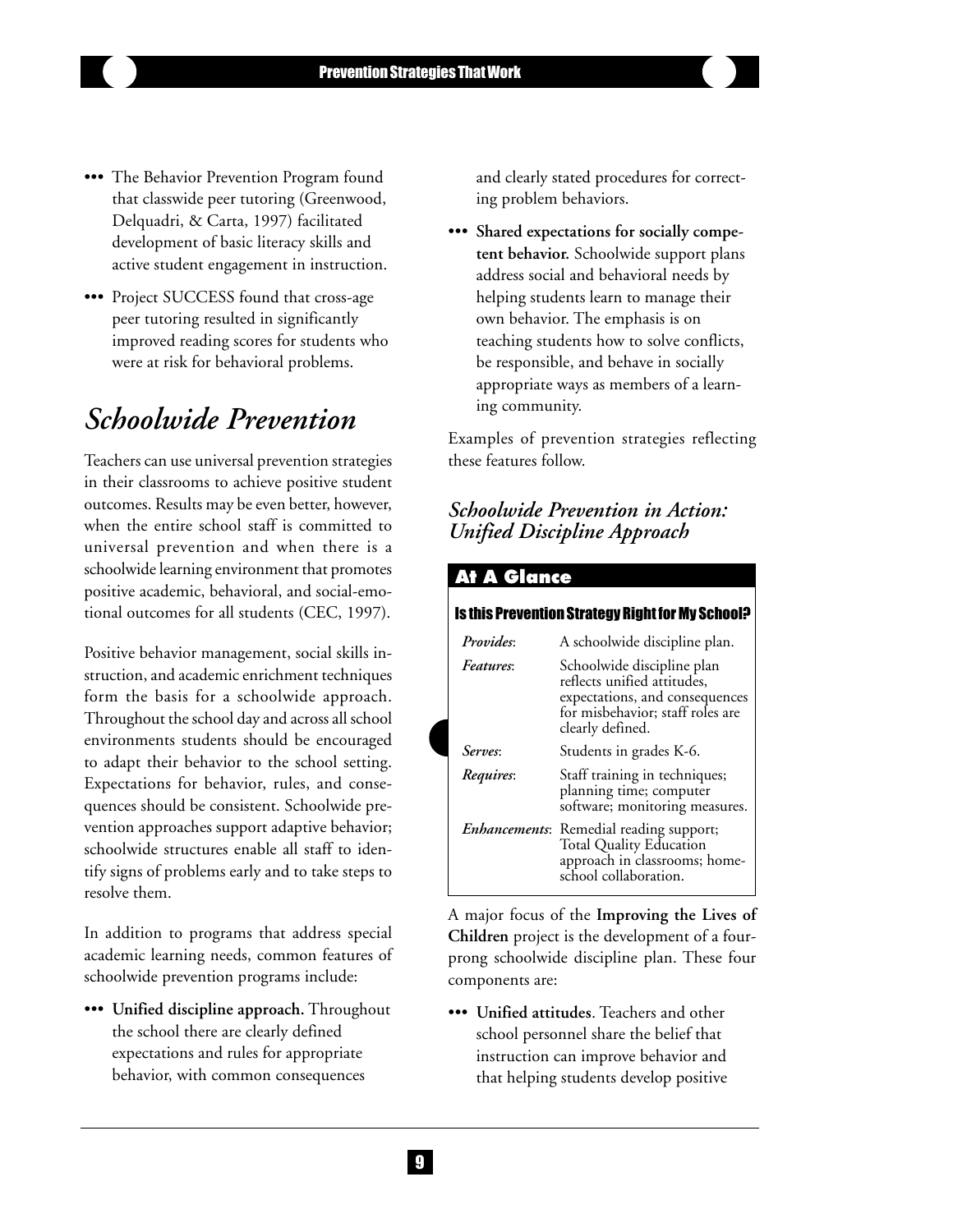behaviors is a legitimate part of teaching.

- ••• **Unified expectations**. Teachers and school personnel agree on expectations and consistently encourage them.
- ••• **Unified consequences**. When classroom and schoolwide rules are broken, teachers and school personnel respond in a consistent manner. Using a warm yet firm voice, they state the behavior, the violated rule, and the consequence.
- ••• **Unified team roles**. All personnel have clearly described responsibilities.

When schools implement a unified discipline plan, they can expect the following outcomes:

- ••• Improved student behavior, including time on task.
- ••• Decreased discipline issues and office referrals.
- ••• Improved staff and student attitudes.

Consider this example. As part of Windsor Park's yearly improvement plan, Principal Williams and her faculty identified high rates of office referrals, inconsistent approaches to classroom management, and low teacher morale related to discipline. Ms. Williams decided that a schoolwide discipline model was needed.

First, Ms. Williams presented the unified discipline approach to her staff and encouraged them to adopt it. After securing unanimous support for the approach, she engaged all personnel in identifying expectations and consequences to be implemented across all grade levels. This afforded staff opportunities to discuss concerns and arrive at consensus regarding expectations for appropriate behavior and how transgressions should be handled. From this point, a small group set about writing the plan, which was later circulated for review and discussion.

Once the plan was in final form, staff explained it to the students. A monitoring system was put into place to track office referrals and classroom discipline issues. After the first year of implementation, the results were impressive. Office referrals showed a significant decrease, as did classroom rule violations.

### *Schoolwide Prevention in Action: Shared Expectations for Socially Competent Behavior*

### **At A Glance**

#### Is this Prevention Strategy Right for My School?

| <i>Provides:</i> | A conflict resolution approach.                                                                                                        |  |  |  |
|------------------|----------------------------------------------------------------------------------------------------------------------------------------|--|--|--|
| <i>Features:</i> | Conflict resolution skills are<br>taught to entire student<br>population; a cadre of peer<br>mediators are trained to<br>intervene.    |  |  |  |
| Serves:          | Students in grades six through<br>eight.                                                                                               |  |  |  |
| Requires:        | Time for peer mediation<br>sessions; training time for<br>teachers and students;<br>curriculum materials.                              |  |  |  |
|                  | <i>Enbancements</i> : Peer mediation time built into<br>regular school schedule;<br>advertising the availability of<br>peer mediators. |  |  |  |

Handling conflicts is a significant challenge for early adolescents. Students of all ages typically rely on withdrawal or use of aggression. They can benefit from training in how to handle conflicts in socially appropriate ways (AASA, 1995).

Stemming conflict through peer mediation and conflict resolution is the goal of the **Conflict Resolution/Peer Mediation Project.** To reduce the incidence of peer conflict, all students re-

*"Any teacher will tell you that Unified Discipline has made a difference in our school. We are all very pleased with the reductions in office referrals and improvements in classroom behavior that we have observed. It's great to all be 'on the same page' with discipline."*

**Edward Ellis, Principal North Carolina**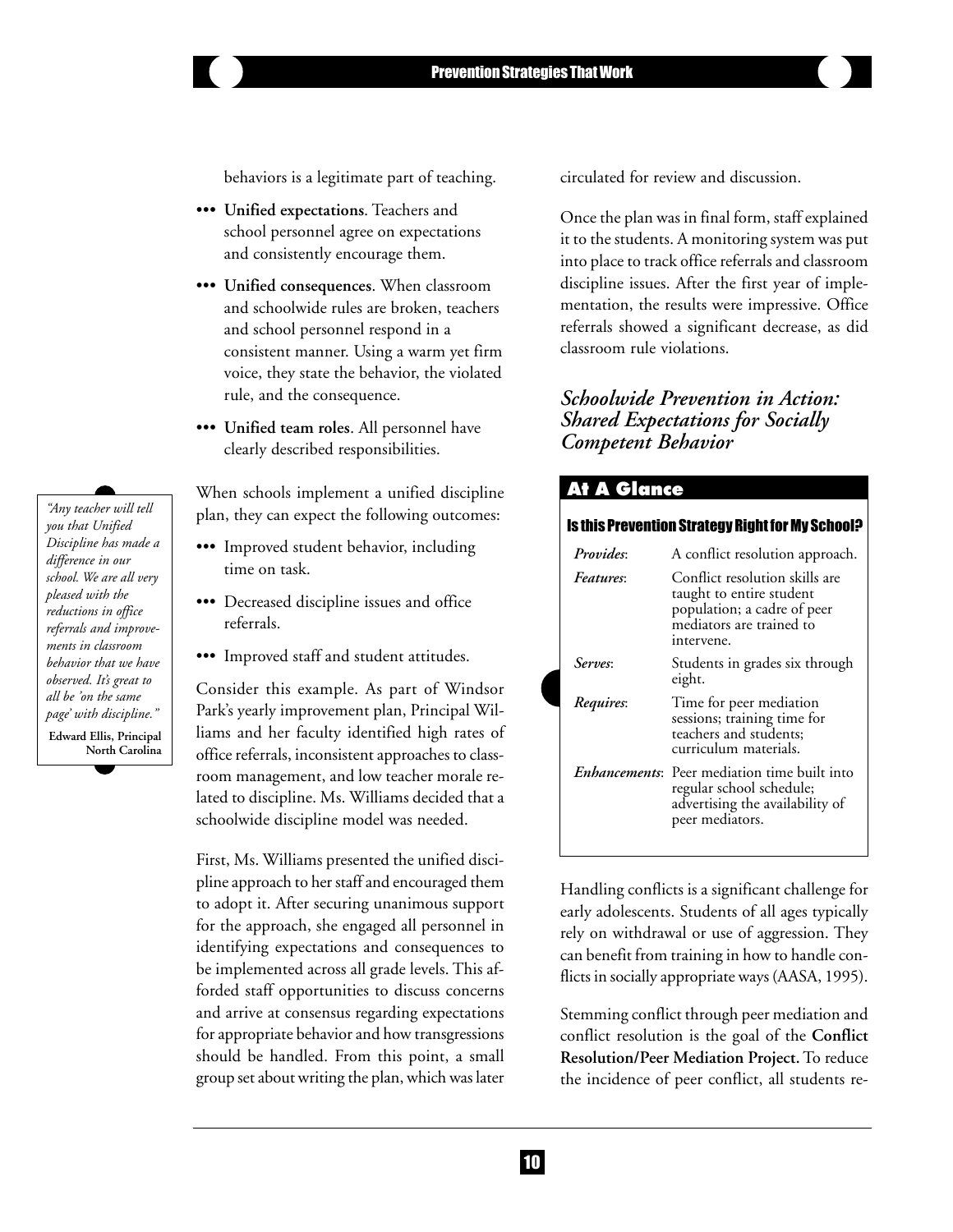ceive social skills training in conflict resolution, with selected students learning mediation skills. These "peer mediators" have the opportunity to demonstrate prosocial skills for resolving disputes on a regular basis.

The results can be impressive. After training in conflict resolution and peer mediation:

- ••• Students tend to resolve conflicts through discussion and negotiation procedures.
- ••• Students' attitudes toward conflict and the school climate tend to be more positive.
- ••• Students' psychological health and selfesteem tend to improve.
- ••• Discipline problems and suspensions tend to decrease.

The Conflict Resolution/Peer Mediation Project helps students develop interpersonal skills that lead to prosocial behavior and constructive conflict management. The project approach consists of the following components:

- ••• **A schoolwide conflict resolution curriculum**. The purpose of the curriculum is to provide a constructive approach to conflict and to provide students with skills that can help them find productive resolutions. Social skills for conflict resolution include: understanding conflict, communicating effectively, understanding and handling anger, and mediating peer disagreements.
- ••• **A peer mediation program**. Each school selects a group of 20-35 students who receive special training in mediation skills. Social mediation skills include: understanding conflict, maintaining confidentiality, communicating effectively, and listening. The students who complete the training successfully serve as

schoolwide peer mediators for the year.

••• **Schoolwide structure for conflict mediation.** When students cannot resolve their own conflicts, they may refer themselves or be referred to peer mediation sessions. Peer mediation sessions are scheduled as part of the formal school schedule. Referrals to peer mediation can be made by students, teachers, or administrative staff. Pairs of mediators use structured mediation procedures to help disputants come to mutually satisfactory agreements.

Let's follow the peer mediation process in a southeastern middle school. To formalize the referral process, school staff members developed a referral protocol and schedule for mediations. Staff members knew that it was important to accommodate disputants in a timely manner with minimal disruption of academic activities, so they set aside homeroom period for peer mediation sessions. Homeroom offered an environment in which routine supervision could be kept to a minimum, but also ensured that a teacher or counselor would be available if needed.

To initiate the protocol for a mediation, students or staff used a referral form that included the following information:

- ••• Referring party.
- ••• Conflict location.
- ••• Brief description of the problem.
- ••• Names of the disputants.

Once a referral was made, a mediation was scheduled. Two peer mediators met with the students to help them resolve their conflict constructively and to prevent the problem from escalating. At the end of each mediation, the peer mediators completed a peer mediation agreement form that was signed by the media-

*"We have used a combination peer mediation and conflict resolution program for the past three years in our urban school of 1150 students from varied socioeconomic and racial backgrounds. We have found it very useful in allowing students to develop the skills needed to solve their own problems without adult help. In middle school, many students will listen to peers and are more willing to take care of conflicts when they can share with other students rather than adults."*

> **Terry Moore, Dean Florida**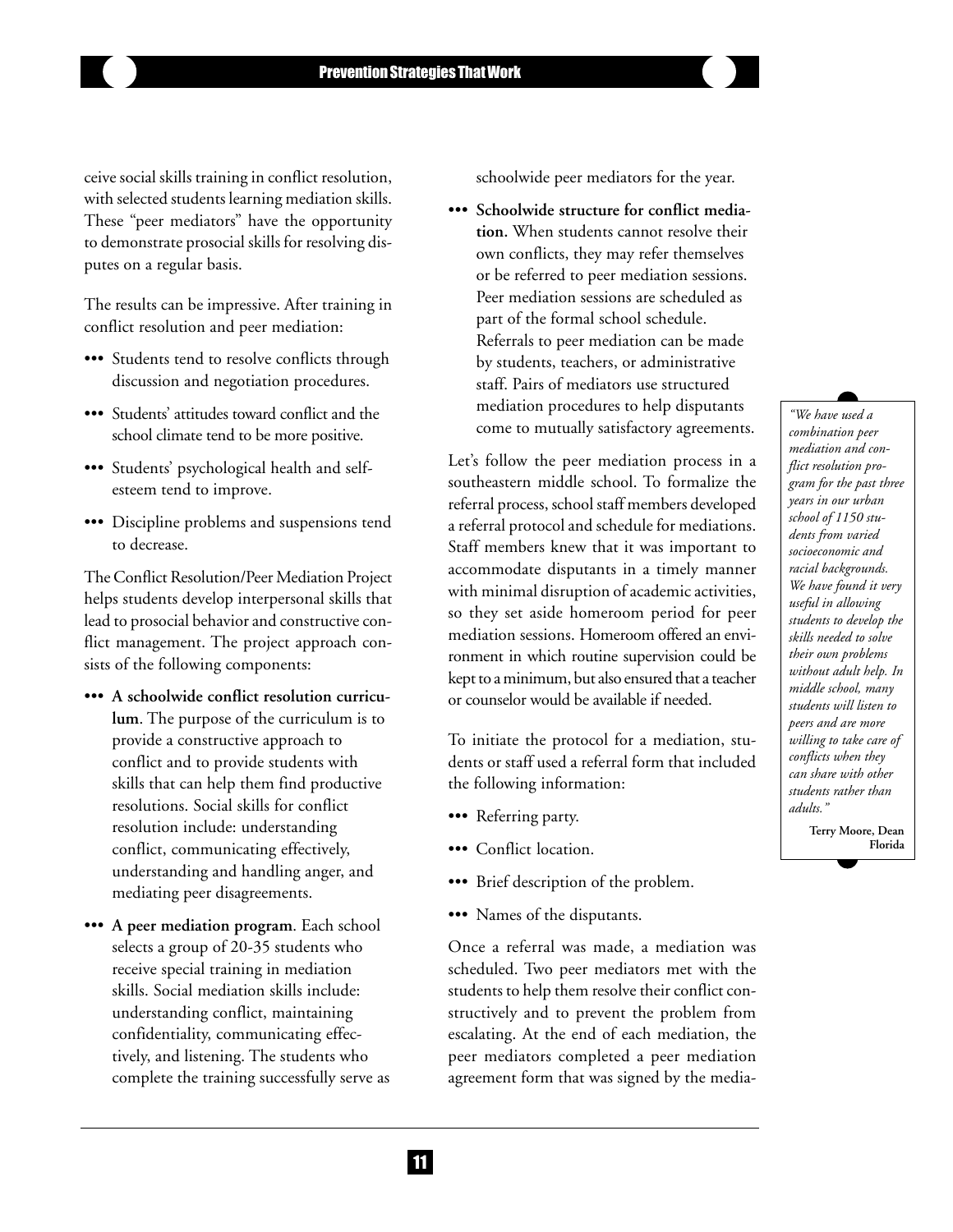tors and the disputants. This form included the mediation date, type of conflict, and agreedupon resolution.

# *Prevention Through School-Family-Community Linkages*

Prevention in school is only one part — albeit a critical one — of a comprehensive preventive strategy. Children's problems are often a reaction to negative stressors in their daily lives (e.g., poverty, inadequate health care and/or nutrition, physical and/or emotional abuse, homelessness, etc.). These persistent, often severe and enduring stressors are the backdrop from which serious emotional and behavioral difficulties can arise, distracting children from their schoolwork and impeding their ability to learn. Because classroom and schoolwide supports are usually not enough, schools also need to serve as a pathway to family and community service partnerships. Increasingly, schools are addressing prevention through the following approaches:

- ••• Developing partnerships with parents.
- ••• Building linkages with community agency services.

### *Parent Partnerships*

Programs to help students at risk for developing emotional and behavioral problems are most successful when solutions involve the home (Cheney, 1998; Watson & Rangel, 1996). The term "parent" or "parents" is used to mean the person or persons who are responsible for the daily care of the child (including biological parents, adoptive parents, grandparents, and guardians).

Students benefit from messages that are consis-

tent between home and school. Parents and educators work together to build student behavioral skills and competencies. They work to stop aggression before additional problems develop. Students with more serious behavior problems benefit from the consistent use of reinforcement and mild consequences across home and school settings.

# *Prevention in Action: Parent Partnerships*

### **At A Glance** is this Prevention Strategy Right for My School? *Provides*: Family-teacher planning around student emotional and behavioral issues. *Features*: Action research teams of teachers and parents facilitated by a Parent Liaison. *Serves*: Students who show signs of emotional and/or behavioral problems in kindergarten through second grade. *Requires*: Time for teachers to meet with families; access to trained parent liaisons. *Enhancements*: Classroom instruction in social skills.; parent liaison to support families.

How can schools involve families in meaningful ways? The **Achieving Behaving Caring Project** found that when parents join teachers as equals in doing action research, they develop new relationships that can ultimately strengthen their involvement in their child's education.

Action research involves the systematic investigation of a specific problem by those most closely concerned with it. In education, action research is usually carried out by teachers, either singly or in collegial groups. Parent-teacher action research combines the benefits of par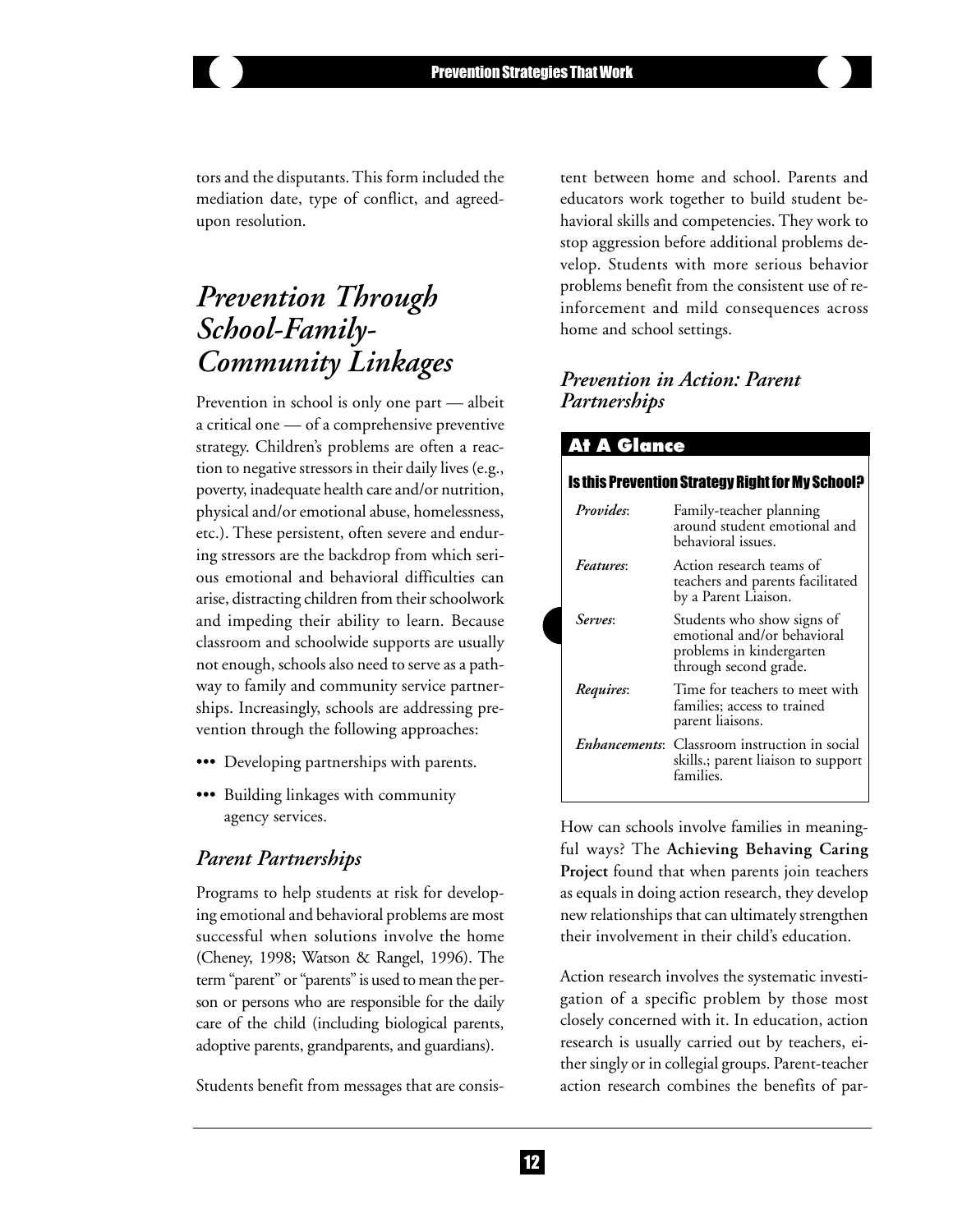ent-teacher teaming (derived from special education practices) with the systematic and democratic structure of action research. With the support of Parent Liaisons, parents can participate as equal partners in their child's education.

The parents and teachers of a child who has emotional and/or behavioral issues begin their work by describing the child's strengths and identifying what is puzzling to them about the child's behavior. They ask, "What do we need to know to help this child learn and grow?" This discussion forms the basis for the action research process, which involves the following steps:

- ••• Choose the research question.
- ••• Collect the data. If the questions posed ask "how often" or "how many," then the research methods should relate to numbers and statistics. If the questions are more qualitative (e.g., "What do people think?" "What is happening?") then information is usually gathered from interviews, observations, etc. Teams often collect both types of data.
- ••• Reflect on the data and share thoughts with one another.
- ••• Analyze the data, making sure that both parents and teachers participate.
- ••• Formulate a practical theory.
- ••• Use the practical theory to guide a new plan of action. Brainstorm ideas and choose those upon which there is mutual agreement.
- ••• Plan a course of action and implement it.

Parents and teachers set mutual goals for the child's progress during the school year. Setting mutual goals and carrying out joint action plans ensures greater consistency between home and school. Observation and reflection yield new knowledge that can help teachers and parents improve their practices.

Consider the example of Tom, a first grader. The second meeting between Tom's mother, Kimberly, and his teacher, Susan, began with the sharing of observations:

- ••• Susan was concerned that Tom has difficulty sharing materials. She wondered if she should give him his own box of crayons. Kimberly didn't think this was a good idea, because she wants Tom to be treated like the other students.
- ••• Susan was concerned that Tom repeats questions over and over when he wants something. Tom demonstrated this behavior when he wanted Susan to tie his shoes. Kimberly said he does the same thing at home.

After encouragement from her Parent Liaison, Kimberly mentioned something that was of great concern to her — Tom's head banging. Tom bangs his head when he gets angry or doesn't get his way. He began this behavior at one year of age, and he no longer cries when he bangs his head. Susan noted that Tom has banged his head with his fist in class.

Susan and Kimberly agreed that Tom often gets his own way through persistence and repetition. They devised a practical theory to explain their observations: Tom has developed a set of inappropriate behaviors that get him what he wants.

Of all the behaviors Kimberly and Susan discussed, they decided that learning to tie his shoes is an important, yet reachable, goal for Tom. Susan agreed to teach both Kimberly and Tom her "rabbit ears" trick for tying shoes. If Tom is successful, then he might start to develop the

*"Rural families with low incomes have many of the same problems as urban families have, compounded by distance, lack of public transportation and access to telephones. Parents who were not successful themselves in school find it really difficult to walk through the same school doors and work as equals with teachers whom they had as children, especially when their children have some of the same emotional and behavioral problems. With the help of the Parent Liaisons, the Parent-Teacher Action Research approach enabled teachers to build real working partnerships with families."*

**Lisa Delorme, Principal Northern New England**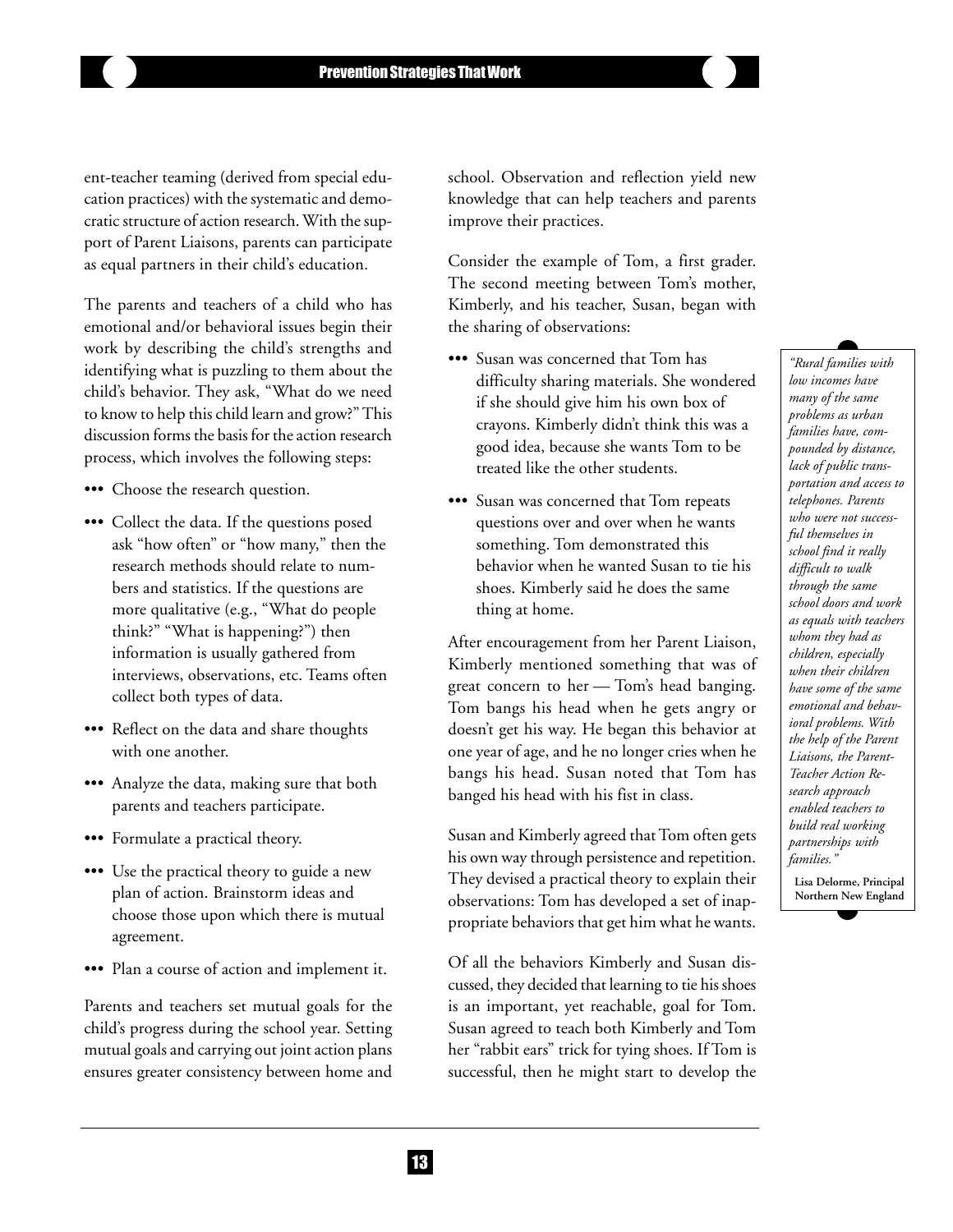self-confidence to do other things without help. They also selected a social skill for him to work on: asking for help in an appropriate way. Their plan of action included teaching the social skill to the entire class. They decided to monitor Tom's progress at home and at school. The Parent Liaison promised to call Kimberly in a week to see how things were progressing at home.

# *School-Community Agency Linkages*

A child's academic success can be compromised by health and social problems. Although schools have provided basic health care services since the early part of this century, the provision of comprehensive mental health and other social services in schools is a recent development (Flaherty, Weist, & Warner, 1996). Because these noneducational services often are vital to a child's educational progress, such services particularly health and social services — increasingly are being based in schools (Morrill, 1992).

It is important to link the various services provided by human service agencies with the schools. Many families have needs, but they may not be aware of the resources that are available to them in the community. This is particularly true for recent immigrants. Other families may be aware of available resources but may encounter significant barriers (e.g., lack of transportation or child care, intimidation, fear, or negative experiences with the social service system) that prevent them from accessing the services.

# *Prevention In Action: School as a Pathway to Community Services*

The **Linkages to Learning Program** is a collaborative, school-based program that provides an array of health and human services to children and families in an accessible and familiar setting. The goal of the program is to address

### **At A Glance**

#### Is this Prevention Strategy Right for My School?

| <i>Provides:</i> | School-based health and social<br>services access and referral.                                                                                              |
|------------------|--------------------------------------------------------------------------------------------------------------------------------------------------------------|
| Features:        | Students and families receive<br>mental health services, social<br>service assistance, health care,<br>and educational support.                              |
| Serves:          | Students in grades one through<br>five and their families.                                                                                                   |
| Requires:        | Full and part-time staff to<br>coordinate and provide<br>medical, mental health,<br>counseling, and other services;<br>agreements with service<br>providers. |
|                  | <i>Enhancements:</i> Afterschool and extended<br>program; bilingual staff.                                                                                   |

social, emotional, economic, and health problems that interfere with a child's ability to succeed in school.

Linkages to Learning is located on the grounds of an elementary school and is available to all children and families at the school. The program is staffed by a multidisciplinary team that works with school staff and community providers. Funding is managed through a consortium of local, state, federal, and foundation sources.

There are four key components to the Linkages to Learning program:

- ••• **Social service assistance for families**. Case managers work with families to help them learn about and access resources in a variety of areas, including housing, food/ clothing, financial assistance, employment, legal/immigration concerns, and medical/dental needs.
- ••• **Mental health assessment and treatment for children and families**. Services for children include comprehensive mental health assessments, individual and family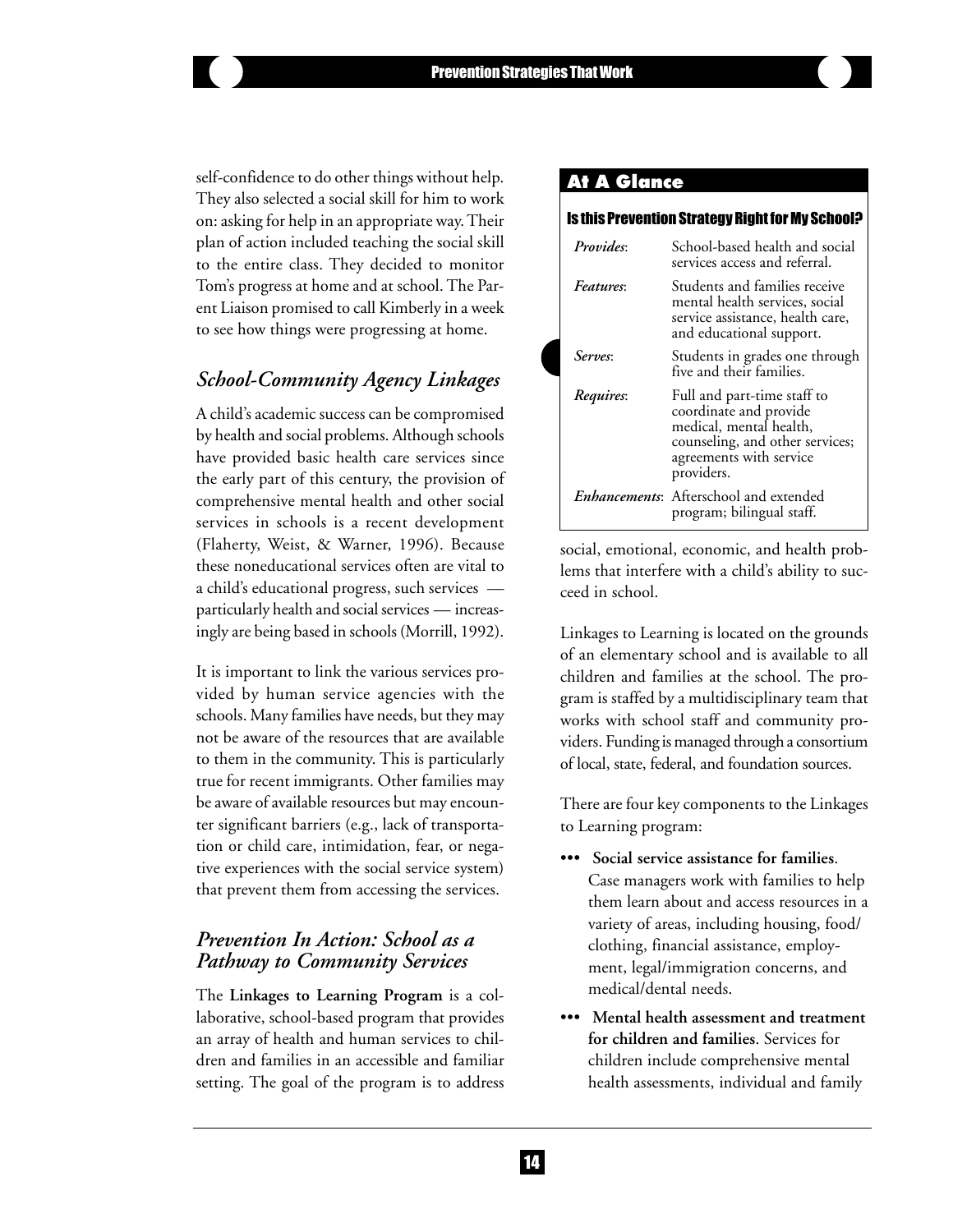therapy, classroom-based social skill groups, and afterschool groups. Psychological and medical evaluations also are available. Services for families include counseling, support groups, and workshops on child-related topics.

- ••• **Educational support**. Services for children include evening tutoring programs and recreational activities. Adult education classes are offered for parents. Once a month, parents, children, and teachers participate in a Family Learning Night, which focuses on building partnerships between home and school. Workshops on topics related to prevention/management of behavioral and emotional problems are offered to teachers.
- ••• **Health and wellness services for students**. Services are available to children who demonstrate financial need. These include primary health care, immunizations, and physical exams; diagnosis and treatment of acute illnesses and minor injuries; management of chronic illnesses; hearing and vision testing; some prescriptions, medication, and laboratory testing; dental education, screening, and referral; and health and nutrition education.

Consider this example. The student population had very diverse needs in one elementary school that houses the Linkages to Learning program. The student population represented diverse racial and cultural backgrounds: 53% Hispanic, 27% African American, 19% Asian, and 1% Caucasian. Twenty-eight per cent of the students qualified for English as a Second Language programs, and 93% qualified for free or reduced meals. Title I served approximately 61% of the student body. The following vignette illustrates how the program served families and children:

Carmen immigrated to the U.S. almost 12 years ago from El Salvador. She and her husband have six children. Four of their children were born in this country. The oldest two children, who were born in El Salvador, joined the family about four years ago. For two years, Carmen and her family received numerous services from the Linkages to Learning program, including: assistance in completing citizenship applications; access to Medicaid; English language classes; referrals for mental health services. Carmen attended a parent support group to understand child development and behavior and her husband attended an alcohol abuse group. The youngest three children participated in afterschool groups for students with aggressive behaviors.

At this site, the Linkages to Learning staff included: project director; case manager, two mental health therapists (part-time), community service aide (part time), school community health nurse, and health room technician. Other service providers within the school (e.g., school guidance counselor, mental health therapist, parent outreach coordinator, resource staff, etc.) also collaborated with the Linkages to Learning program staff to provide coordinated care to children and families. The program received funding from local, state, and foundation sources.

The program received guidance from a community advisory board made up of school representatives, parents, local business people, neighborhood residents, and other community members. The board met on a quarterly basis to ensure that the program remained responsive to the changing needs of the community and to help program staff identify community resources and develop collaborative projects with other local service providers.

*"It's been amazing. Now, with these services here, on site, ready for parents and ready for children to avail themselves of, the school staff can focus on what they're here for, and that's instruction. And because of that, we've seen continuous progress. Children are reading better, our mobility rate has gone down, our attendance has increased, and children and their parents just generally seem happier. Parent involvement in the school has also increased dramatically … and I think it's because of the program."*

> **Mary D'Ovidio Principal Maryland**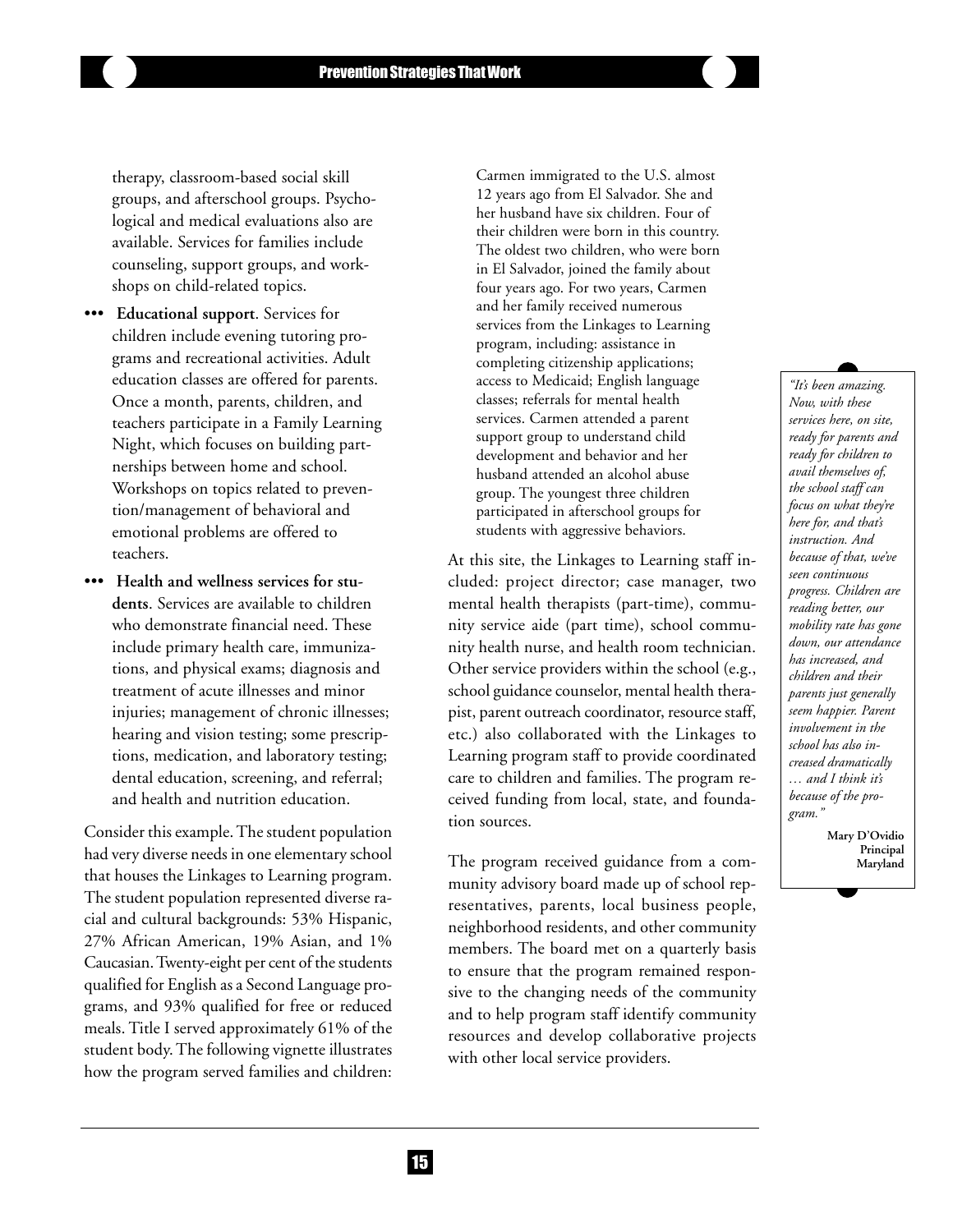# *Next Steps*

Administrators always have been charged with creating a school environment that promotes academic achievement for all students. As increasing numbers of students come to school with behaviors and emotional issues that can disrupt their learning, and, at times, the learning of others, that challenge grows.

The approaches described in this guide were developed to assist administrators in maintaining a school environment that is supportive and respectful of the needs of all students, while at the same time providing a way to prevent inappropriate behaviors from escalating into more serious problems.

Prevention practices — whether they are classroom-based, schoolwide, or involve developing linkages with parents and community services — require administrative support and resources for implementation. The next step toward implementing these approaches is to learn more about their results, their possible fit with your school, their costs, and their flexibility. The next section provides a description of the different projects and contact information for each one.

# *Find Out More About the Projects*

All projects cited in this guide received funding from the U.S. Department of Education, Office of Special Education Programs (OSEP). They represent a comprehensive approach to prevention. (See **Prevention Features of Projects At-a-Glance**, page 17.) Our web site at **http:// www.air.org/cecp/preventionstrategies** provides more information about each project, including details of the intervention, its effectiveness, and the resources needed to implement it. Also visit this site to download another copy of this guide or to contact project personnel directly.

# *Achieving Behaving Caring (ABC) Project*

#### **Pam Kay**

School Research Office Department of Education 429 Waterman Building University of Vermont Burlington, VT 05405-0160 (802)656-8551 email: **pkay@zoo.uvm.edu**

Martha Fitzgerald and Pam Kay direct the Achieving Behaving Caring Project (grant number: H237F50036). There are three major components of the ABC Project:

- ••• Parent-teacher action research as the model for developing consonance between home and school.
- ••• Parent Liaisons from the local community coordinate and facilitate regular communication between parents and teachers.
- ••• Social skills instruction. Lessons from a social skills curriculum chosen by classroom teachers are taught twice a week throughout the year to all children in the first and second grades.

Staff members provide training and technical assistance. Several reports are available:

- Kay, P.J. (1997). Parents + teachers + action research = real involvement. *TEACHING Exceptional Children, 30*, 8-11.
- Kay, P.J., & Benway, C. (1998, April). The essential role of parents as members of the research team in early intervention for children with emotional and behavioral issues. Paper presented at *Building On*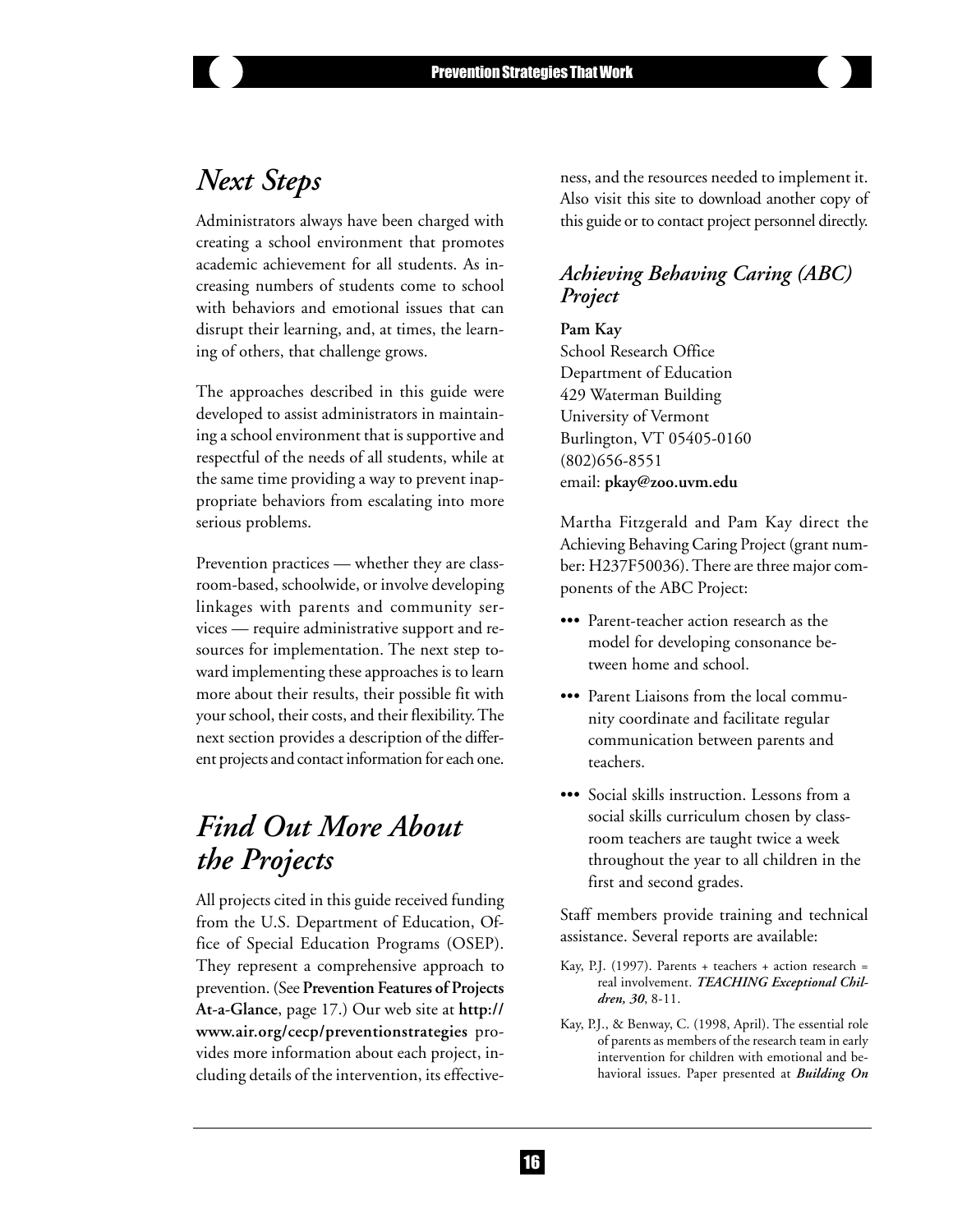$\left( \begin{array}{cc} 0 & 1 \end{array} \right)$ 

 $\blacksquare$ 

I

| <b>Prevention</b><br><b>Features</b>                |                                   |                                            |                                 |                              |                             |                 |
|-----------------------------------------------------|-----------------------------------|--------------------------------------------|---------------------------------|------------------------------|-----------------------------|-----------------|
| <b>Projects At-a-Glance</b>                         | Achieving Behaving Caring Project | Conflict Resolution/Peer Mediation Project | improving the Lives of Children | Linkages to Learning Program | Behavior Prevention Program | Project SUCCESS |
| <b>Prevention in the Classroom</b>                  |                                   |                                            |                                 |                              |                             |                 |
| Positive behavior management                        |                                   |                                            |                                 |                              |                             |                 |
| Social skills instruction                           |                                   |                                            |                                 |                              |                             |                 |
| Academic enrichment                                 |                                   |                                            |                                 |                              |                             |                 |
| <b>Schoolwide Prevention</b>                        |                                   |                                            |                                 |                              |                             |                 |
| Unified discipline approach                         |                                   |                                            |                                 |                              |                             |                 |
| Shared expectations for socially competent behavior |                                   |                                            |                                 |                              |                             |                 |
| Academic enrichment                                 |                                   |                                            |                                 |                              |                             |                 |
| <b>School-Family-Community Linkages</b>             |                                   |                                            |                                 |                              |                             |                 |
| Parent partnerships                                 |                                   |                                            |                                 |                              |                             |                 |
| Community services                                  |                                   |                                            |                                 |                              |                             |                 |

<u>17</u>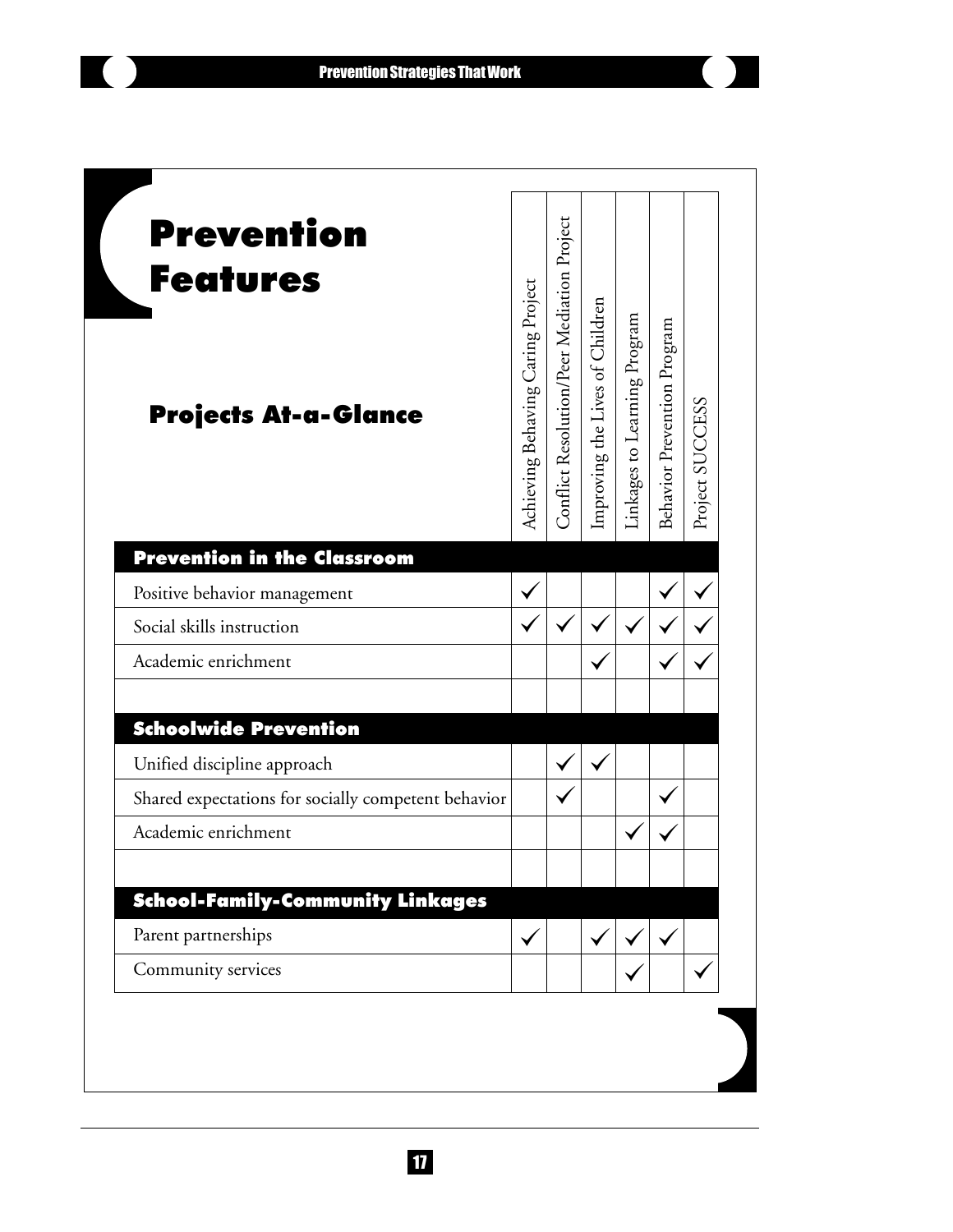*Family Strengths*, the annual conference of the Research and Training Center on Family Support and Children's Mental Health, Portland, OR.

McConaughy, S.H., Kay, P.J., & Fitzgerald, M. (1998). Preventing SED through parent-teacher action research and social skills instruction: First-year outcomes. *Journal of Emotional and Behavioral Disorders, 6*, 81-93.

### *Conflict Resolution/Peer Mediation Project*

#### **Ann Daunic**

Department of Special Education 1313A Norman Hall University of Florida Gainesville, FL 32611-7050 (352)392-0701 email: **adaunic@coe.ufl.edu**

Ann Daunic, Stephen Smith, and M. David Miller direct the Conflict Resolution/Peer Mediation Project (grant number: H237F50028). The project works with schools to train staff members and students in conflict resolution and peer mediation. The following article is available from the project:

Daunic, A.P., Smith, S.W., Robinson, T.R., Miller, M.D., & Landry, K.L. (1998). School-wide conflict resolution: Middle school responses to a peer mediation program.

For more information on conflict resolution, consult the web site of the National Institute for Dispute Resolution, Conflict Resolution Education Network: **www.crenet.org**.

# *Improving the Lives of Children*

#### **Bob Algozzine**

Department of Teaching Specialities University of North Carolina-Charlotte Charlotte, NC 28223 (704)547-2531 email: **rfalgozz@email.uncc.edu**

The Improving the Lives of Children project (grant number: H237F40012) has implemented and assessed a set of schoolwide prevention approaches:

- ••• Unified discipline plan. The focus of the effort is the development and use of unified attitudes, expectations, correction procedures, and team roles on a schoolwide basis to improve discipline.
- ••• Failure free reading program. Because reading problems are a prevalent concern for students with learning disabilities, a remedial approach — the failure free reading program — is made available. Computer-based and print materials are used to improve attitudes and classroom behavior, as well as achievement in word recognition and comprehension.
- ••• Total Quality Education. This approach builds each student's sense of personal responsibility for his or her own learning and behavior. The students in each class establish a mission and vision that emphasizes taking responsibility for their actions. Students identify criteria for measuring their learning progress toward their mission. In addition to using total quality tools to think, plan, and work together, students monitor their progress by using charts and graphs.

Staff members are available to provide training and implementation support. Several articles are available from the project:

- Algozzine, B., & Lockavitch, J.F. (1998). Effects of failure-free reading program on students at-risk for reading failure. *Special Services in the Schools, 13*, 95-105.
- Audette, B., & Algozzine, B. (1997). Re-inventing government? Let's reinvent special education. *Journal of Learning Disabilities, 30*, 378-383.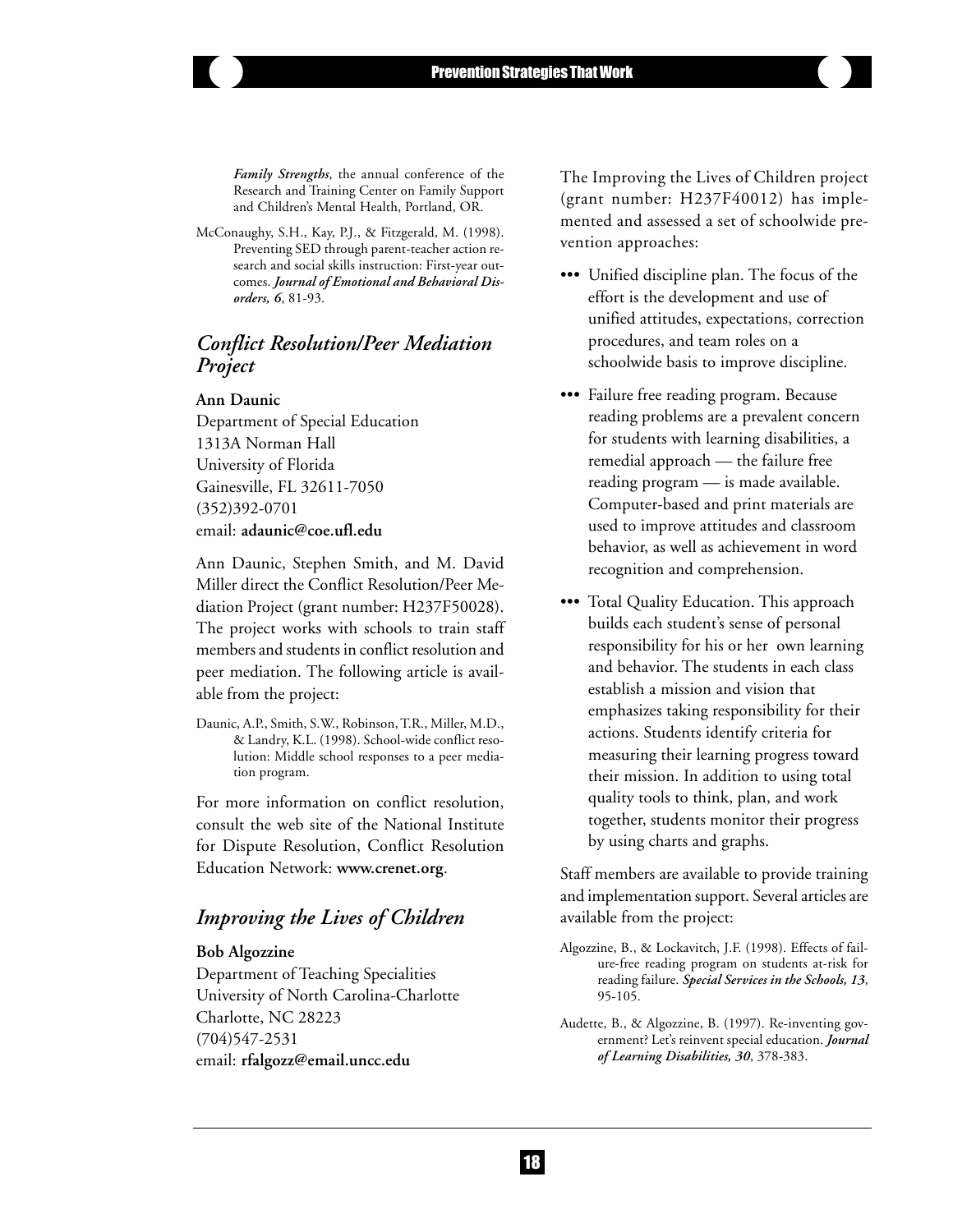Lockavitch, J., & Algozzine, B. (1998). Effects of intensive intervention on students at-risk for reading failure. *Florida Reading Journal, 35*(2), 27-31.

### *Linkages to Learning Program*

#### **Peter Leone**

Department of Human Development 3304 Benjamin Building University of Maryland College Park, MD 20742 (301)405-0483 email: **pl11@umail.umd.edu**

Jennifer Oppenheim, Nathan Fox, Peter Leone, and Ken Rubin direct Linkages to Learning (grant number: H237F50014). Staff members are available as consultants to schools interested in establishing a Linkages to Learning program.

### *Behavior Prevention Program*

#### **Debra Kamps**

Juniper Gardens Children Project 650 Minnesota Avenue, 2nd Floor University of Kansas-Kansas City Kansas City, Kansas 66101 (913)321-3143 email: **kamps@kuhub.cc.ukans.edu**

The **Behavior Prevention Program (**grant number: H237F50019) trains parents and teachers to provide multiple setting (home and school) and multimodal (behavior management, social skills, and academic tutoring) prevention strategies. Several articles are available from the project:

- Kamps, D., Ellis, C., Mancina, C., & Greene, L. (1995). Peer-inclusive social skills groups for young children with behavioral risks *Preventing School Failure, 39,* 10-15.
- Kamps, D., Kravits, T., Rausch, J., & Kamps, J. (Unpublished manuscript). The effects of prevention and the moderating effects of variation in strength of treatment and classroom structure on the related behaviors of SED and high-risk students.
- Kamps, D., Kravits, T., Stolze, J., & Swaggart, B. (In press). Prevention strategies for at-risk and students identified with emotional and behavioral disorders in urban elementary school settings. *Journal of Emotional and Behavioral Disorders*.
- Kamps, D., & Tankersley, M. (1996). Prevention of behavioral and conduct disorders: Trends and research issues. *Behavioral Disorders, 22*, 41-48.

### *Project SUCCESS*

#### **Marjorie Montague**

University of Miami P.O. BOX 248065 Coral Gables, FL 33124 (305)284-2891 email: **mmontague@miami.edu**

Marjorie Montague, James McKinney, and Anne Hocutt direct Project SUCCESS (grant number: H237F40022). Project SUCCESS staff work directly with classroom teachers to provide support in the classroom (grades 1-4). Project SUCCESS is a comprehensive approach that considers the following areas as entry points for prevention:

- ••• Cross-age peer tutoring for improving reading skills.
- ••• Direct assistance to classroom teachers on behavioral management techniques.
- ••• Training on teaching social skills.

Project SUCCESS also works with schools to establish full service schools. One article is available from the project:

McKinney, J.D., Montague, M., & Hocutt, A.M. (1998). Systematic screening of children at risk for developing SED: Initial results from a prevention project. In C. Liberton, K. Kutash, & R. Friedman (Eds.), *The 10th Annual Research Conference Proceedings, A System of Care for Children's Mental Health: Expanding the Knowledge Base* (pp. 271-276). Tampa, FL: University of South Florida, The Louis de la Parte Florida Mental Health Institute, Research and Training Center for Children's Mental Health.